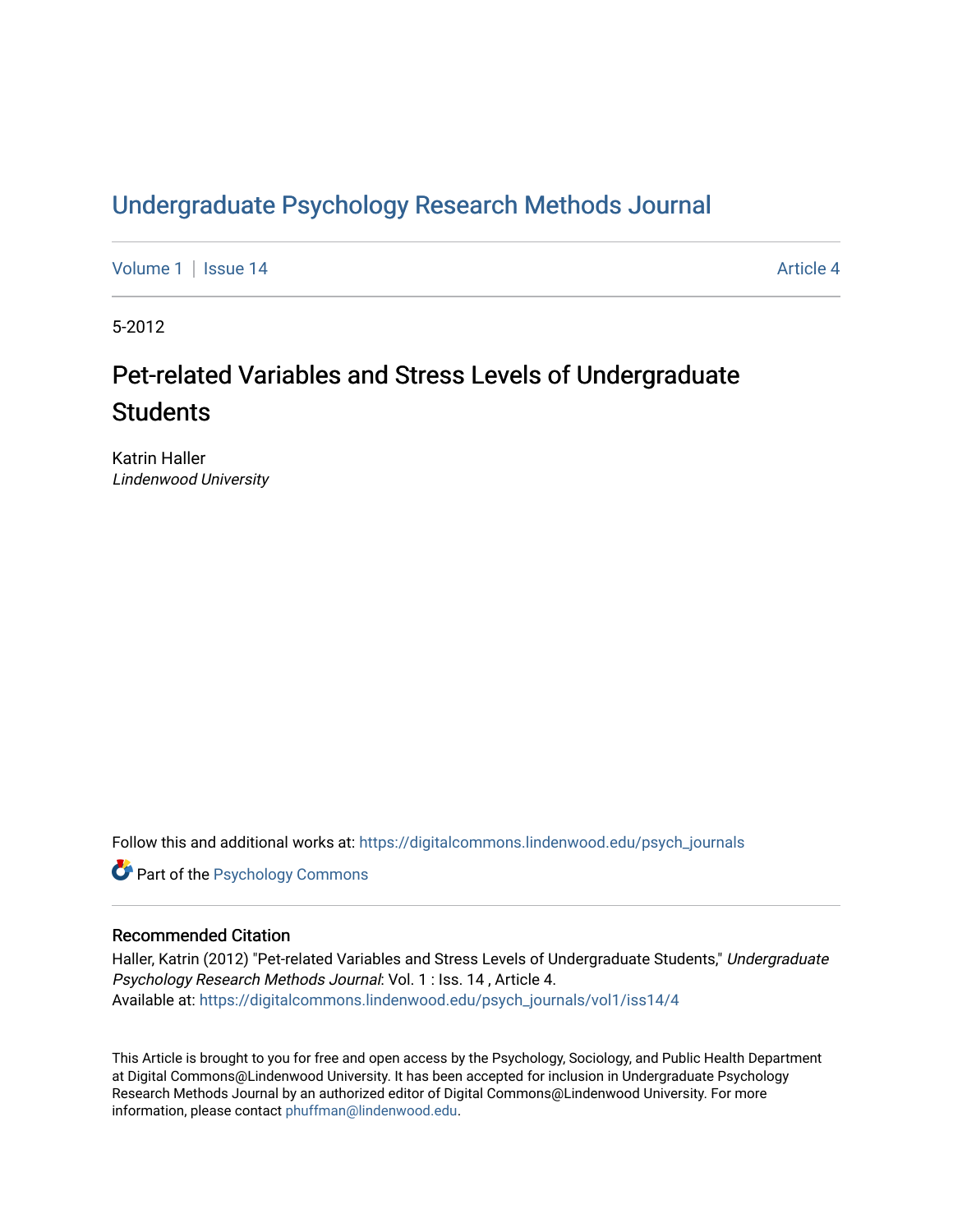## **Pet-related Variables and Stress Levels of Undergraduate Students**

# Katrin Haller $3$

*Pets have been and are an important part of humans' lives. There are many reasons for owning pets, including various physical and psychological benefits. The present study aimed to find out which pet-related variables, if any, were associated with stress levels of undergraduate students, and whether there is a relationship between certain pet-related variables and undergraduate students' stress levels. The study included 55 undergraduate students from Lindenwood University. Materials consisted of a self-made demographic survey, a self-made pet survey, and Cohen's and Williamson's Perceived Stress Scale (1988). A multiple regression and correlational analysis was conducted, entering the stress scale score as the dependent variable and the variables of class status, fondness of pets, pet ownership, weekly pet company, pet accessibility, importance of pets, and thought on whether pets and stress were related as the independent variables. Results revealed that there were no significant multiple regression weights (* $R^2$  *= .186, F (7, 44) = 1.433, p > .05) and that none of the variables were significantly correlated. However, there were four weak negative correlations between the stress scale scores and the variables of pet fondness (r = -.247), pet accessibility (r = -.235), want of more access (r = -.307), and pet importance (r = -.261). Limitations include a small convenience sample and the problems associated with using a self-made survey. Future research should consider using a professional or enhanced survey, avoid convenience sampling, and potentially include other populations as well.* 

 Pets have been a part of the lives of humans for many years (Staats, Sears, & Pierfelice, 2006; Staats, Wallace, & Anderson, 2008) and they are still an important part of humans' lives today (Somervill, Kruglikova, Robertson, Hanson, & MacLin, 2008). Pets live in many households in the United States (Adamle, Riley, & Carlson, 2009) and across the world (Staats et al., 2006; Staats et al., 2008). Reasons for pet ownership have changed over the years from "need reasons" which were related to survival, such as for hunting and herding aid, physical warmth, and danger detection (Staats et al., 2006; Staats et al., 2008), to pets being considered a member of the family in many households (Adamle et al., 2009; Allen, 2003; Staats et al., 2006). One might wonder why people value pets as much, especially since owning a pet requires devoting

l

<sup>3</sup> Katrin Haller, Department of Psychology, Lindenwood University. Correspondence regarding this paper should be addressed to Katrin Haller, Department of Psychology, Lindenwood University, kh278@lionmail.lindenwood.edu.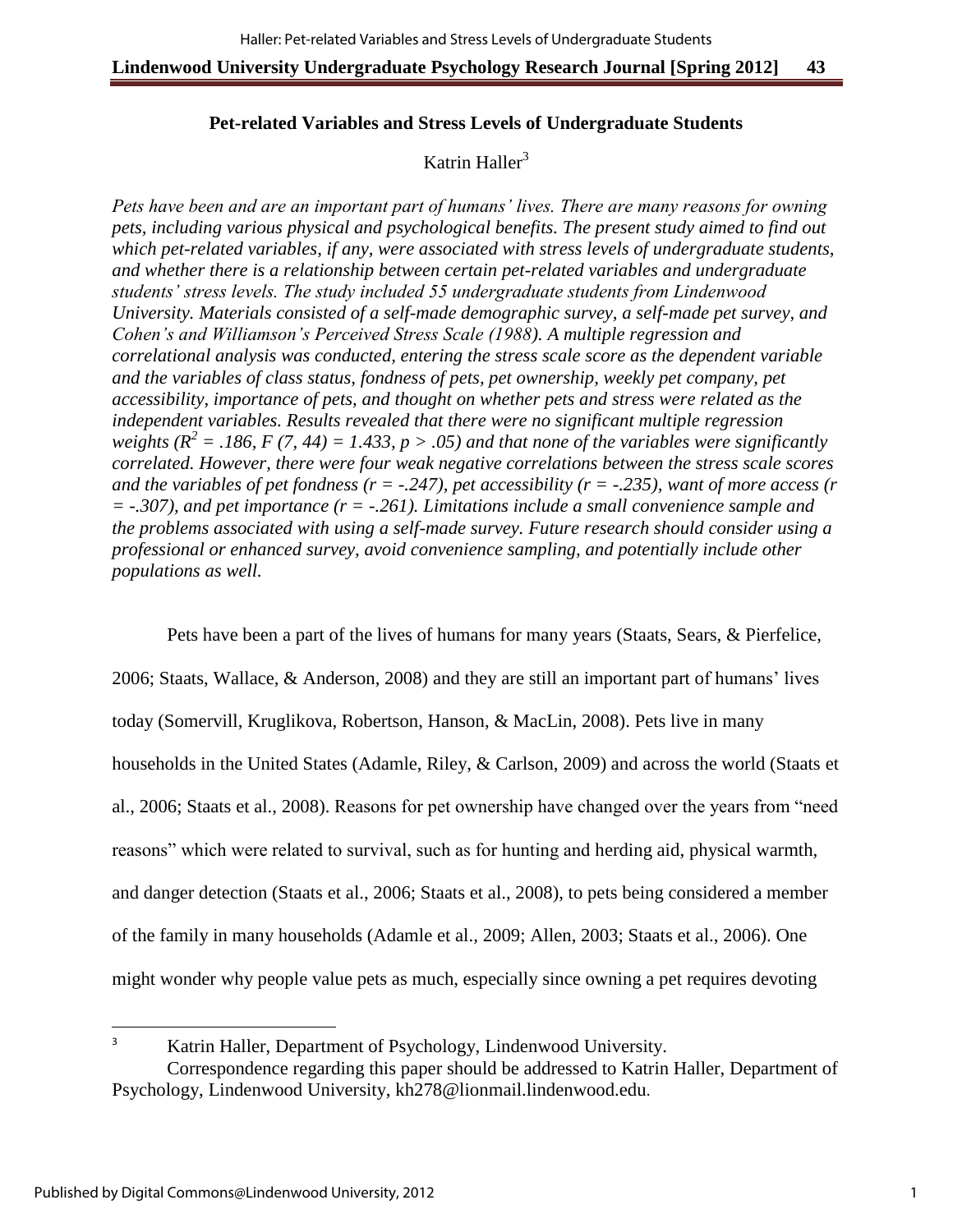time, money, and resources (Staats et al., 2006). There are various reasons pet owners give as to why they own pets. These include that animals provide comfort and love (Somervill et al., 2008), they create feelings of calmness and happiness (Allen, 2003), they provide help during stressful and hard times (Allen, 2003; Staats et al., 2008), they aid in staying active and meeting new people, and they prevent loneliness (Staats et al., 2008). Thus, pets often serve a practical function, such as to facilitate exercise, or a companionate function, such as to decrease loneliness and to provide help during hard times (Staats et al., 2006). They also meet the basic need of humans for companionship (Staats et al., 2008), because they are perceived as nonjudgmental and can therefore provide unconditional social support (Allen, 2003).

Aside from psychological benefits, there are also physical benefits associated with owning a pet (Staats et al., 2006). The physical benefits of pets have been looked at by a range of researchers. Results of various studies, as summarized by Allen (2003), have revealed that owning a pet can be a predictor to one-year survival after a heart attack, that there are lower cardiovascular responses when talking to a pet compared to when talking to people, and that blood pressure is reduced in children when reading aloud in the presence of pets. More generally, having a pet has been shown to be beneficial for cardiovascular activity and health (Allen, 2003; Somervill et al., 2008), and blood pressure can be reduced in some situations (Allen, 2003; Somervill et al., 2008). Allen (2003), however, also made clear that one cannot state that pets cause lower blood pressure or healthier cardiovascular activity as extraneous variables might also be influential and that research so far has mostly focused on short-term problems, not long-term ones. Additional criticism is mentioned by Somervill et al. (2008) who did not find supporting evidence for physiological benefits of pets after short exposure and only small effects during exposure. However, the researchers state, that these unsupportive findings may be due to the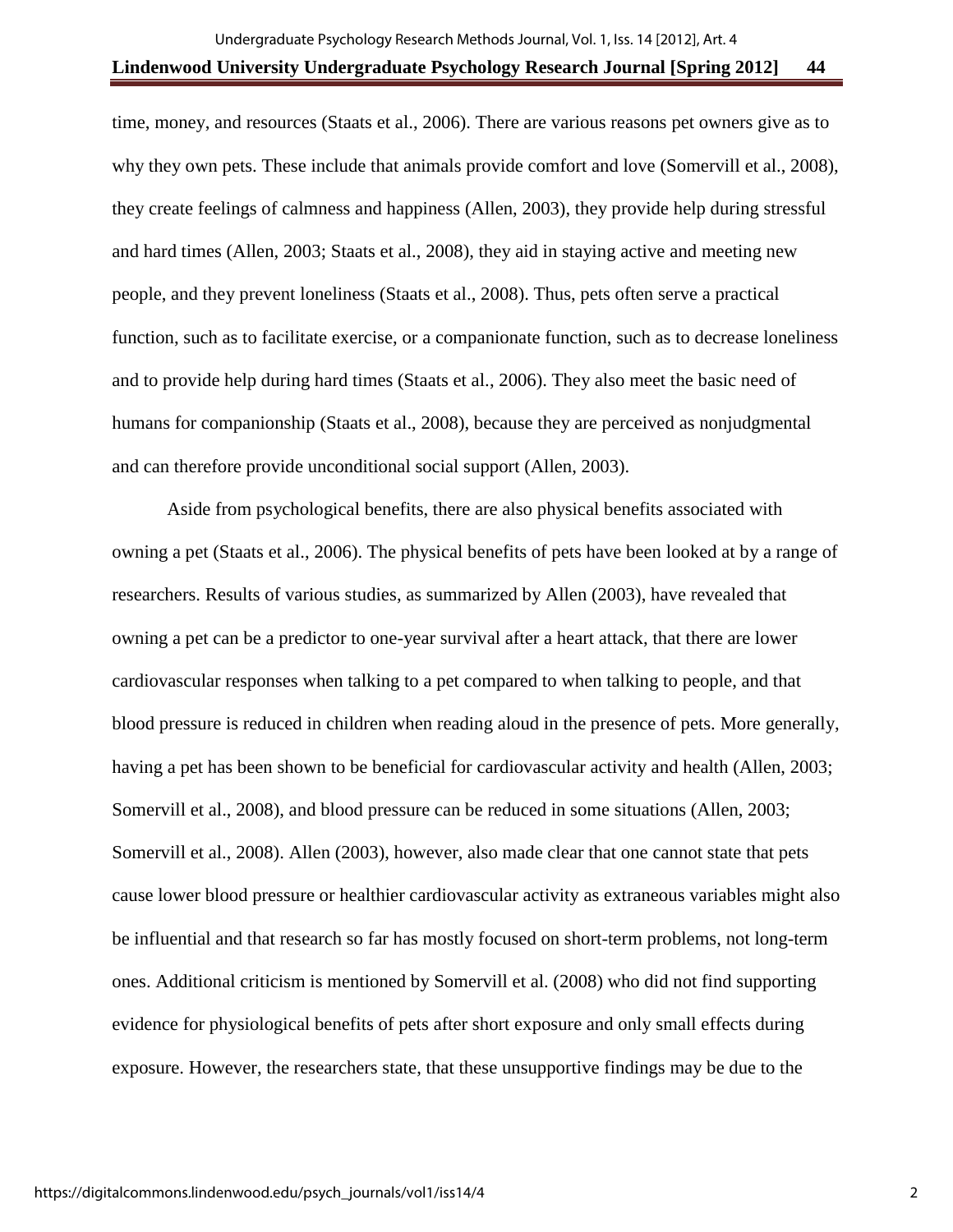discrepancy of short exposure to an unfamiliar pet and pet ownership (Somervill et al., 2008). People usually prefer to interact with their own pets and these interactions differ from those with unfamiliar pets (Somervill et al., 2008). They (2008) also concluded that the benefits may simply lie with the pleasurable experiences pets bring about in some people.

 Even though research does not provide clear evidence for the positive physical and psychological benefits yet, many people believe in the positive benefits of pets and also report having experienced them. It is not surprising then, that pet therapy has been used, and has demonstrated to be successful with populations of diverse illnesses and disaster situations by helping to manage stress (Adamle et al., 2009). Adamle et al. (2009) evaluated whether pet therapy may also interest freshman college students and their results revealed that most students had pets at home and that they missed them now that they had left for college. Students also reported that during stressful times their pets provided them with support and comfort (Adamle et al., 2009). The transition to college can be very stressful (Adamle et al., 2009); just considering the change from living at home with family to living in a dorm and the increased work load and academic challenges. The majority of students asked in the study by Adamle et al. (2009) believed that pet therapy as a support program could help them during stressful times in college.

In conclusion one can say that programs like pet therapy or knowing about the potential physical and psychological benefits from pets, may be of importance for students, educators, schools, therapists and counselors, families and friends, and anyone else who might be interested in the topic. The present study was conducted in order to find out more about this topic because there is limited research available. The focus of the study was on undergraduate college students and their stress levels, as measured on a self-report stress scale, and on self-reported answers of a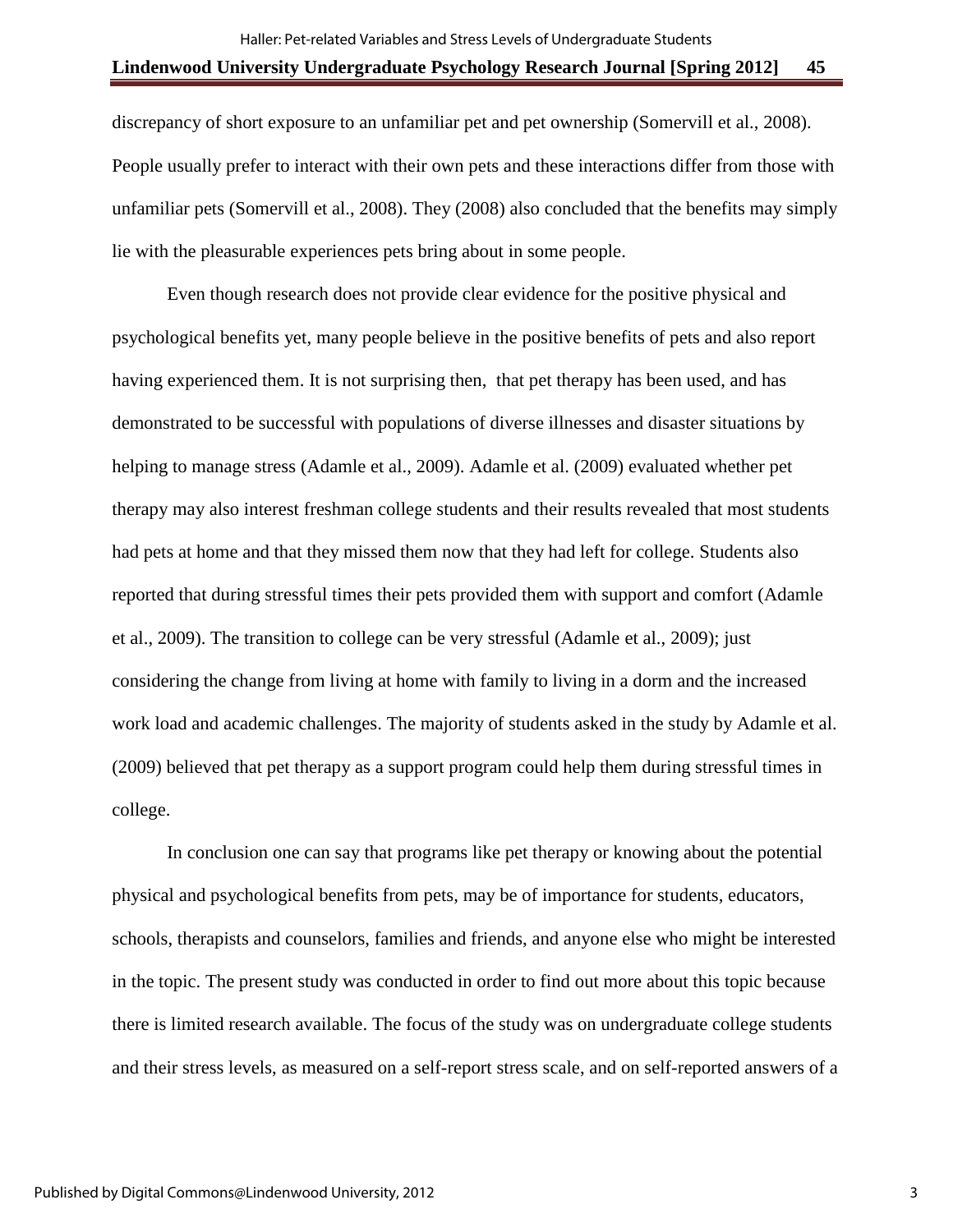pet survey, which asked questions about pet-related variables such as pet-ownership, petaccessibility, and weekly pet-company. The study aimed to find out which pet-related variables, if any, were associated with stress levels of undergraduate students, and whether there is a relationship between certain pet-related variables and undergraduate students' stress levels.

#### **Method**

## **Participants**

For this study the non-probability sampling type of convenience sampling was used. This form of sampling was justified as there was only limited time available for the completion of the study. Participants were recruited through the Lindenwood Participant Pool (LPP), which helps researchers with recruitment and provides students who are part of the LPP with opportunities to earn extra credit for certain entry-level classes. These classes are usually introductory courses in psychology, sociology, anthropology, exercise science, and athletic training, as well as some higher level social science classes whose professors approved of participation.

There were a total of 55 participants, all of whom were undergraduate students at Lindenwood University. The age range was between 17 and 25 years, with a mean of 19.76 years and a median of 19 years. Twenty-eight women and 27 men completed the study. There were 5 Seniors, 12 Juniors, 14 Sophomores, and 24 Freshmen who took the study. Eighty-three point six percent of the participants lived On Campus (Dorms), 3.6% lived Off-Campus (Housing), and 12.7% lived Off-Campus (Other). Thirty participants were from Missouri, 12 from other U.S. states, and 11 from countries other than the United States. One person did not provide an answer to where he or she was from, a second person answered that he or she was from the U.S. but did not provide from which state.

#### **Materials and Procedure**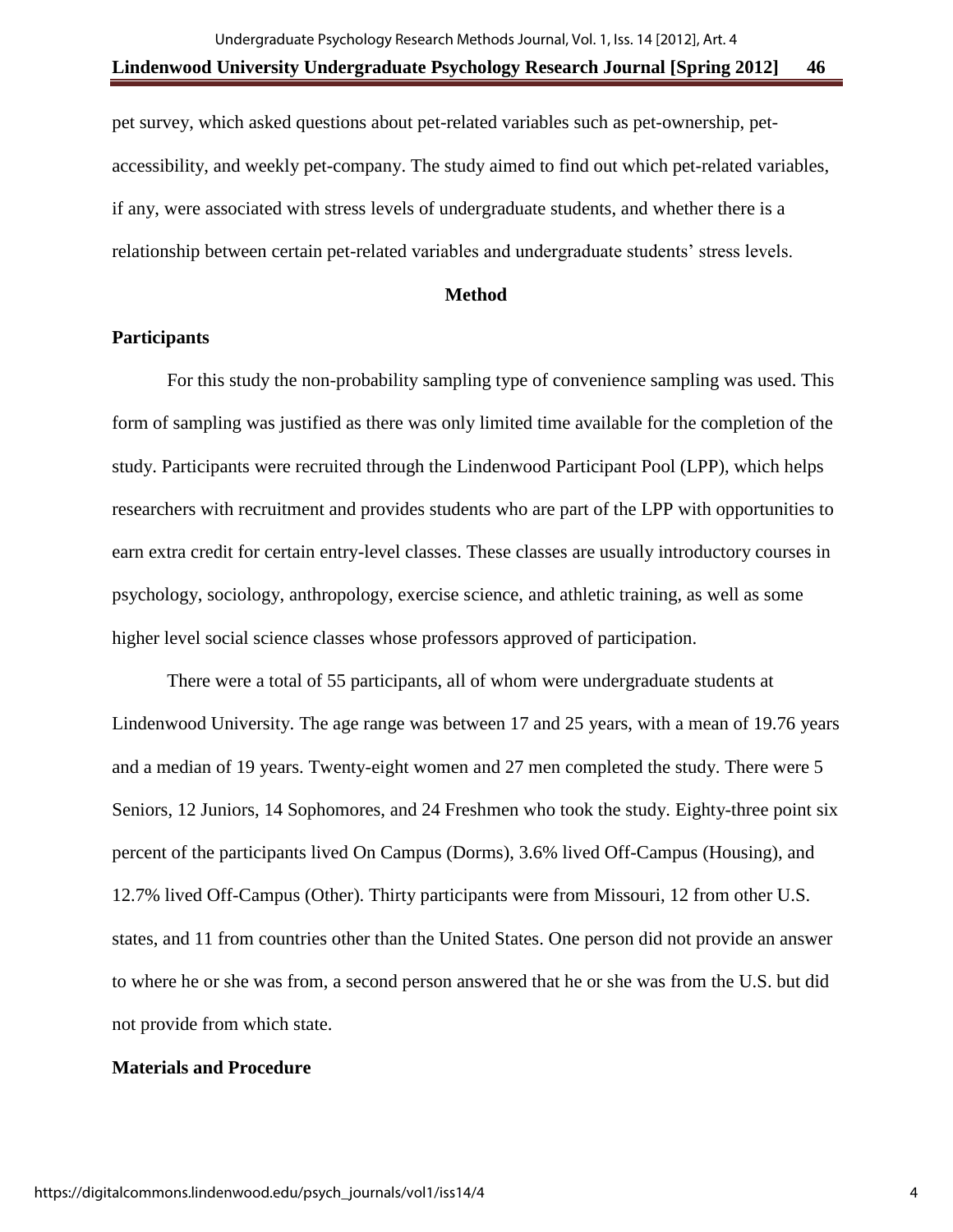For recruitment, a description sheet and sign-up sheets for the study were posted at the LPP bulletin board located on the fourth floor of Young Hall across from the LPP office. The description sheet explained the study and the approximate time it would take to complete the study; sign-up sheets offered various times to take the study and the participants were able to sign up for one on their own accord. At the time of the study the participants reported to the designated room which was either a study room in the library or a psychology lab room. The study room in the library was a large room which consisted of a large table with many chairs and the psychology lab rooms were small rooms which contained two or three desks and chairs.

Upon arrival, participants were greeted by the researcher. They were then asked to sign the experimenter's list of participants, which was used by the LPP for organization purposes. Next, the participants were given two informed consent forms, were asked to read it carefully, and then asked if they had any questions. The consent forms informed the participants about the nature of the study, the potential risks involved, and their rights in concern to the study. Each was signed by the researcher and the participant, one copy retained by the participant, one by the researcher. The participants were then given a demographic survey made by the researcher (see Appendix A), which asked for the participants' age, sex, class status, where the participant lives, and the country or state the participant is from; a pet survey made by the researcher (see Appendix B), which asked questions about pet-ownership, weekly pet-company, and petaccessibility, which were either asked on a Likert-scale or as an open-ended question format; and the perceived stress scale created by Cohen and Williamson (1988), which asked the participants to rate certain events or feelings on how often they occurred in the past month. The surveys and the scale were given to the participants all at once, but the order of the materials varied in order to counterbalance.

5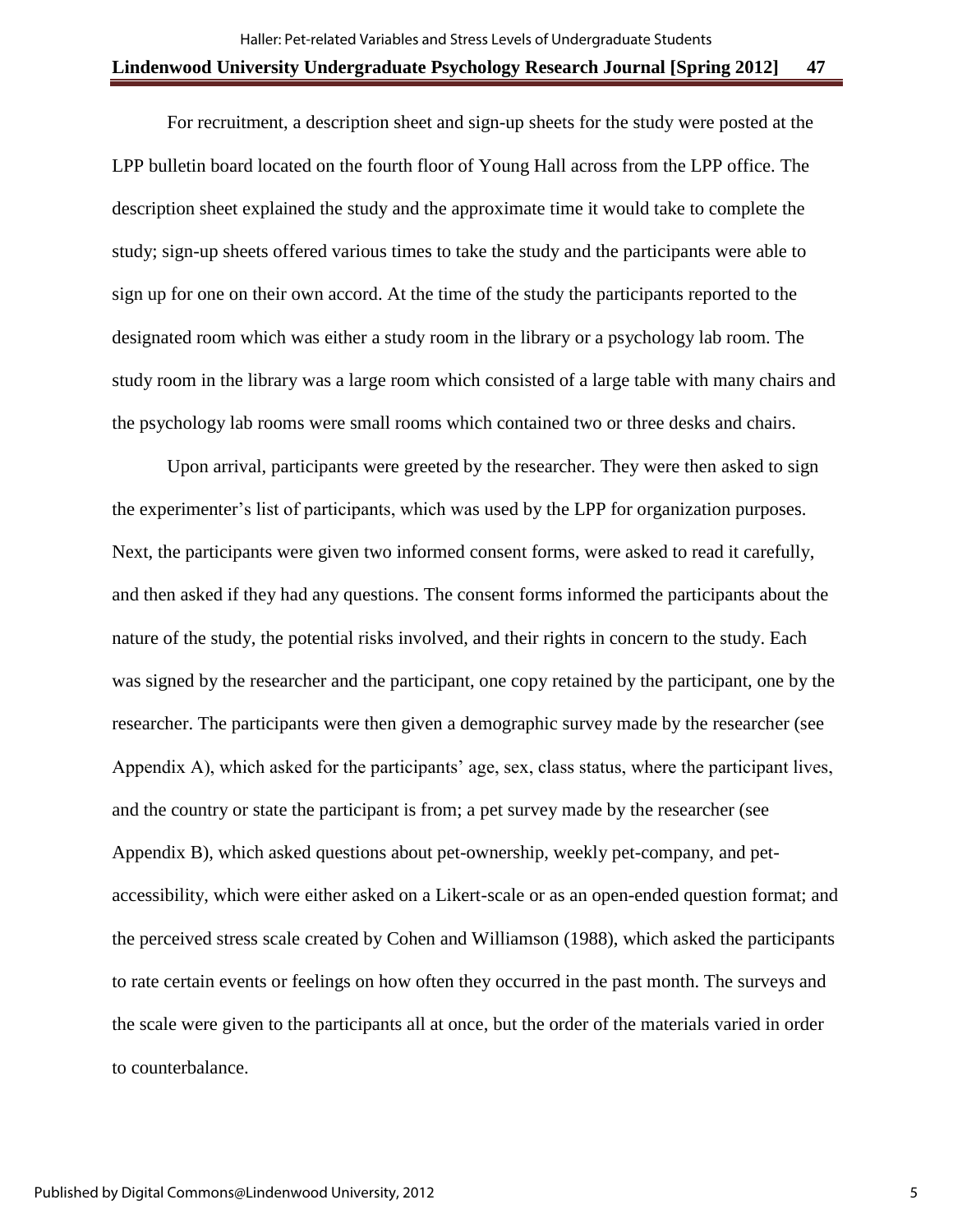At the end of the study, the researcher gave the participants a participant receipt to drop off at the LPP office in order to receive the extra credit, the compensation for taking the study. Feedback letters were also given to the participants, which thanked them for their participation and informed them about details of the study. The researcher thanked the participants personally, debriefed them, and reminded them to contact her if they had any questions.

The surveys and the corresponding stress scale of each participant were stapled together and stored securely. Data were entered into Microsoft Excel and SPSS spread sheets which were used for analysis purposes.

### **Results**

 Results from the pet survey were as follows. Fifty-eight point two percent of participants reported that they were very fond of pets, 14.5% were somewhat fond, 16.4% answered neutral, 7.3% were weakly fond, and 3.6% were not at all fond of pets (see Figure 1). Going along with being fond of pets the majority of participants indicated that being around a pet is either very or somewhat important to them (see Figure 2).

Reasons given for why it is important or unimportant (Reasons for Question 8) to the participant to be around pets were coded by whether they were positive (i.e., pets make me happy), negative (i.e., pets are a lot of work), or neutral (i.e., like pets but do not need them). As can be seen in Table 1, most participants reported positive reasons.

Forty of the participants owned a pet or pets and 15 participants did not own a pet or pets. Most people wrote that dogs were their favorite pet. Second most listed were cats. Other answers included fish, horses, cow, rabbit, snake, and hamster. The type of pet most participant owned were dogs, cats, fish, and horses. There was great variety in the number of how many pets in general a participant owned and how many of each type.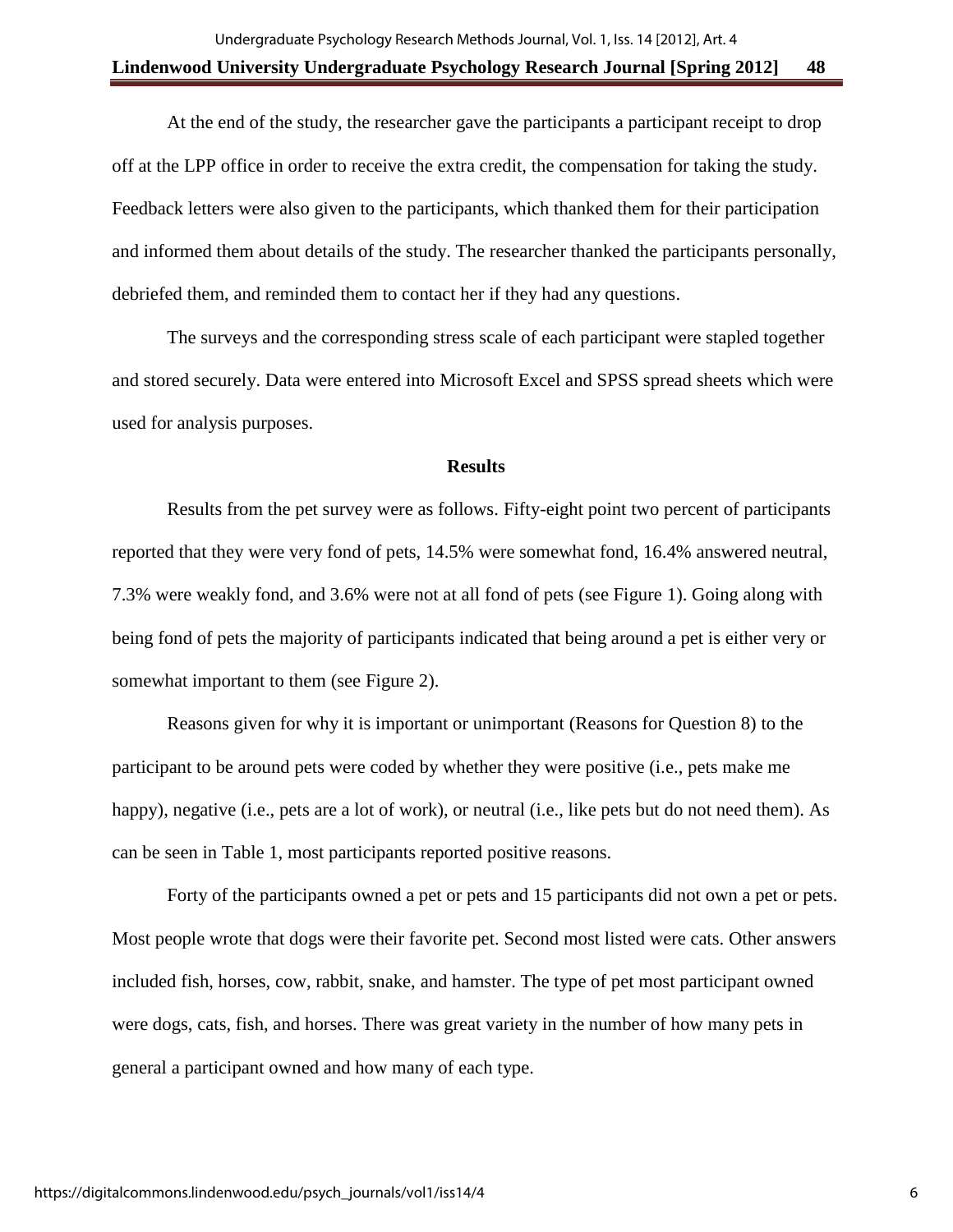In Table 2 it can be seen that there was a wide range for how many times a person was around a pet during a regular semester week from 0 times to 14 times  $(M = 2.519)$ . Three pieces of data were discarded from this analysis because two participants reported seven or more times and one participant answered less than once. For those participants who provided a range of how many times they were around a pet during a regular semester week (i.e., 2 to 3 times, instead of i.e. twice a week) the average score was used.

The distribution of access to pets varied, as 36.4% participants indicated that they very easily had access to a pet during a regular semester week, 21.8% indicated that they had access to pets somewhat easily, 18.2% answered the question with neutral, 3.6% said access was somewhat difficult for them, and 20% said that it was very difficult for them to have access to a pet during a regular semester week (see Figure 3).

Despite most participants having easy access to pets, as can be seen in Figure 4, most participants still indicated to either agreeing or somewhat agreeing to wanting to be around pets more during a regular semester week.

Whether there was a relation between pets and stress revealed mixed results, as 29.1% believed they were weakly related, 9.1% said they were somewhat weakly related, 29.1% were neutral, 27.3% found that they were somewhat strongly related, and 5.5% thought they were strongly related (see Figure 5). Reasons given for the answer about whether there was a relation between stress and pets (Reasons for Question 10) were coded either positive (i.e., pets decrease stress), negative (i.e., pets add to stress), or neutral (i.e., pets and stress do not affect each other). About an equal percentage of participants provided neutral or positive reasons, the frequency and percentage of each type of reason is shown in Table 3. Data from 11 participants were missing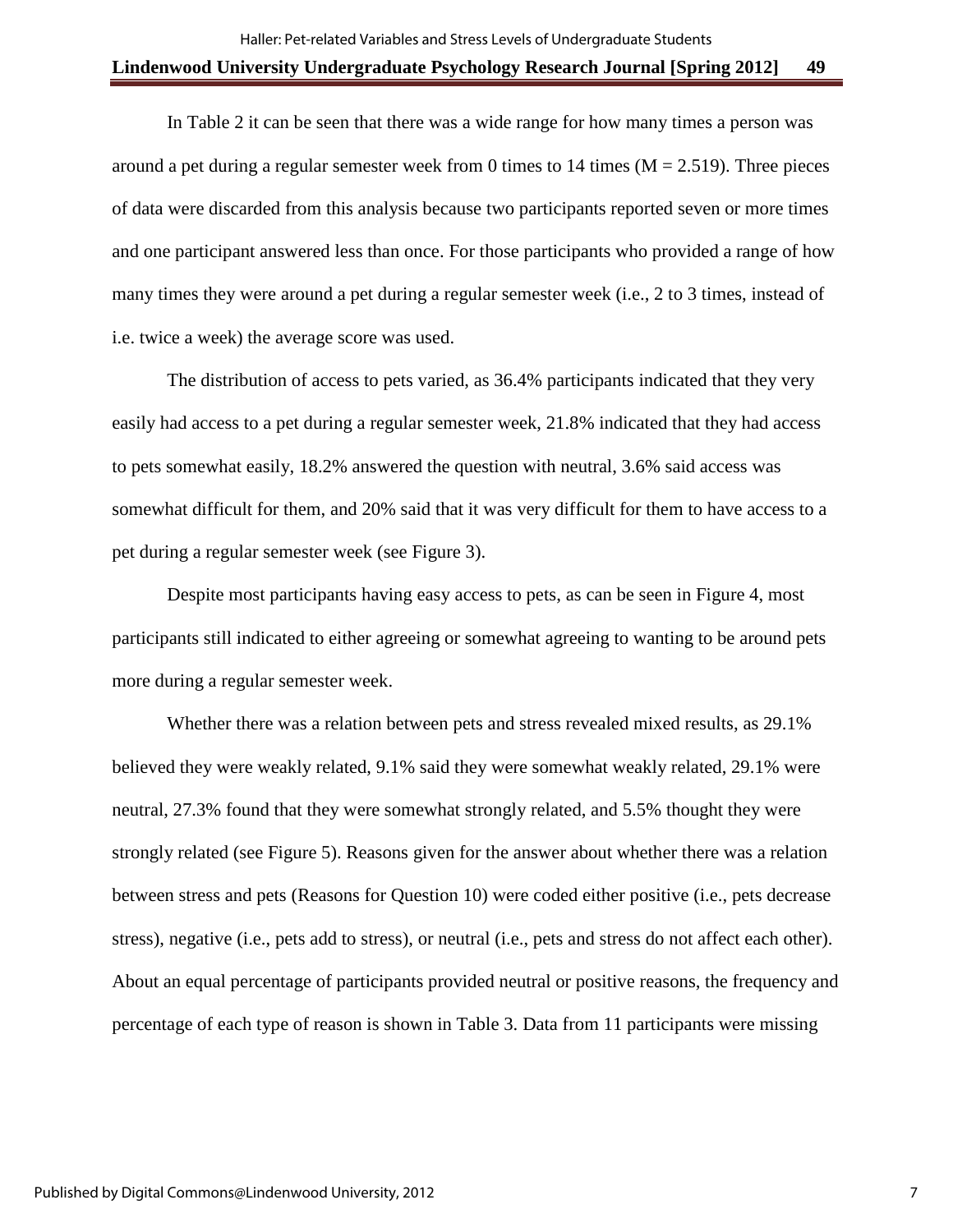# either due to the question being added after the participant had taken the survey or because no answer was provided, and were thus excluded from the analysis.

The scores from Cohen's and Williamson's (1988) perceived stress scale had a mean of 17.87, and a standard deviation of 7.090.

Correlational and multiple regression analyses were conducted to find out which, if any, pet-related variable was associated with stress levels of undergraduate students as measured on Cohen's and Williamson's Perceived Stress Scale (1988). The stress scale score was entered as the dependent variable and the variables of class status, fondness of pets, pet ownership, weekly pet-company, weekly pet access, importance of pets, and thought on whether pets and stress were related were entered as the independent variables. For correlational purposes the variable of whether more access was wanted was entered as well. These variables were entered because of their quantitative nature, because they seemed most important in determining whether there was an association, and because the other most of the other questions referred to them (i.e., by asking to provide reason for the response in one of the questions).

The multiple regression analysis with the above mentioned variables entered, revealed that  $R^2 = .186$ ,  $F(7, 44) = 1.433$ ,  $p > .05$ . There were no significant regression weights, indicating that none of the pet-related variables entered were predictors to perceived stress scale scores of the participants.

There were no statistically significant correlations, however there were four weak negative correlations between the stress scale scores and the answers of participants regarding how fond they are of pets  $(r = -.247)$ , how easily they can have access to pets during a regular semester week  $(r = -0.235)$ , whether they would like to be around pets more during a regular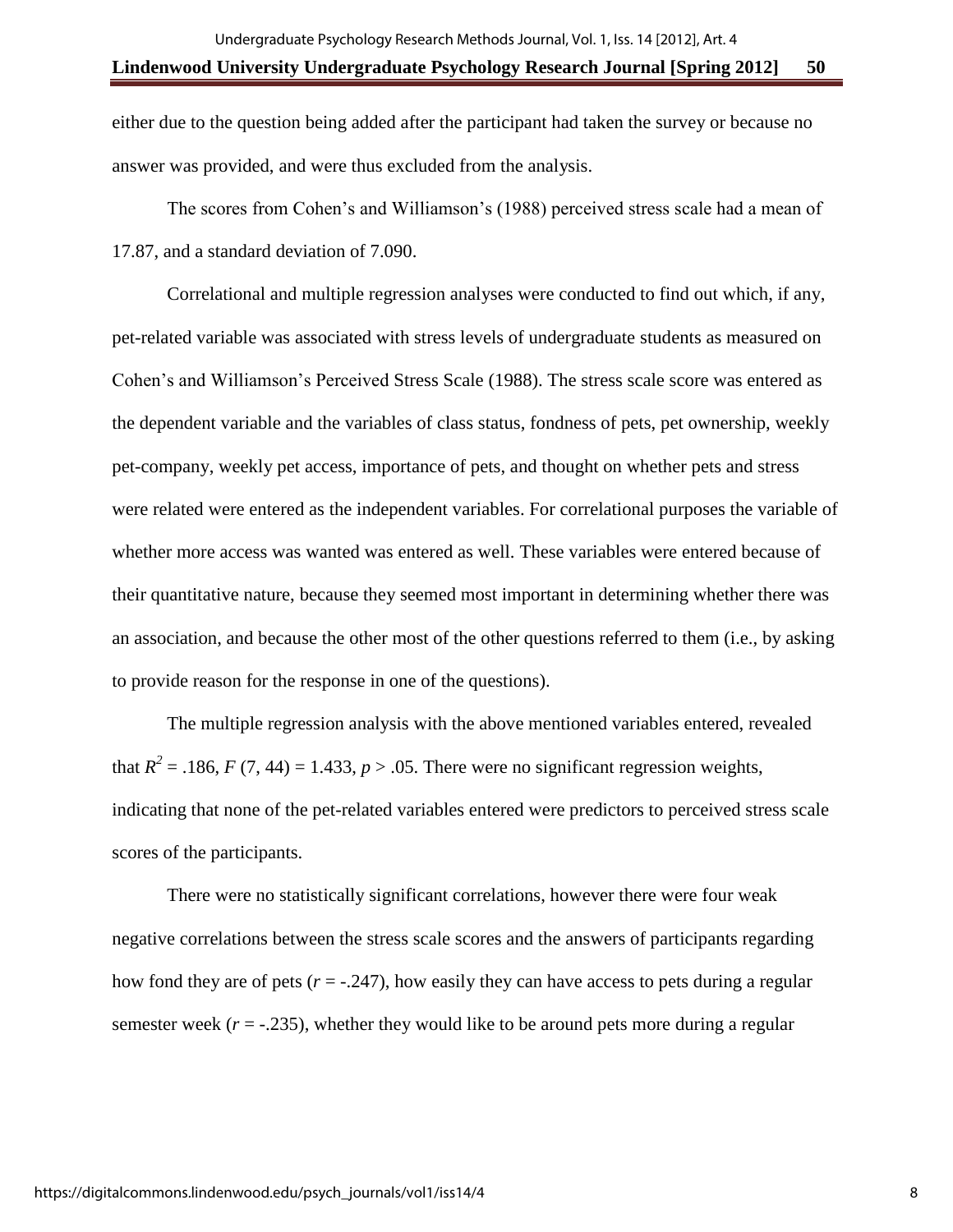semester week  $(r = -0.307)$  and how important being around a pet is for them  $(r = -0.261)$ . An abbreviated table of the correlational analysis can be found in Table 4.

### **Discussion**

The results of the multiple regression and correlational analysis did not yield any statistically significant results between certain pet-related variables and stress levels of undergraduate students. The reason for this may be due to the nature of the survey. Since the survey was self-made it likely had problems with reliability and validity. This is indicated by the wide range of answers as to whether people believed that their stress levels were related to pets. This question could be interpreted in two ways: positively or negatively, meaning that some participants may have interpreted it that pets decrease their stress because they make them happy (negative correlation), while others may have interpreted it that pets increase stress because of all the work (positive correlation), and depending on which interpretation answers differed. To figure out how participants interpreted the question, a following question asked the participants to clarify their answer, and then either coded as positive, negative, or neutral.

Reasons given as to why participants felt pets and stress were related a certain way, revealed that 40% of participants' answers were neutral, followed by 36.4% positive answers and only 3.6% negative answers. This indicates that most participants felt that their stress levels and pets were not related, which goes along with the results of the study. However, almost as many participants believed that pets had a positive effect on their stress levels, such as alleviating stress, which would go along with the idea that pets provide help during stressful and hard times (Allen, 2003; Staats et al., 2008) and the results of the study by Adamle et al. (2009) in which freshman college students indicated that they would be interested in pet-therapy as a support system to help during stressful times.

9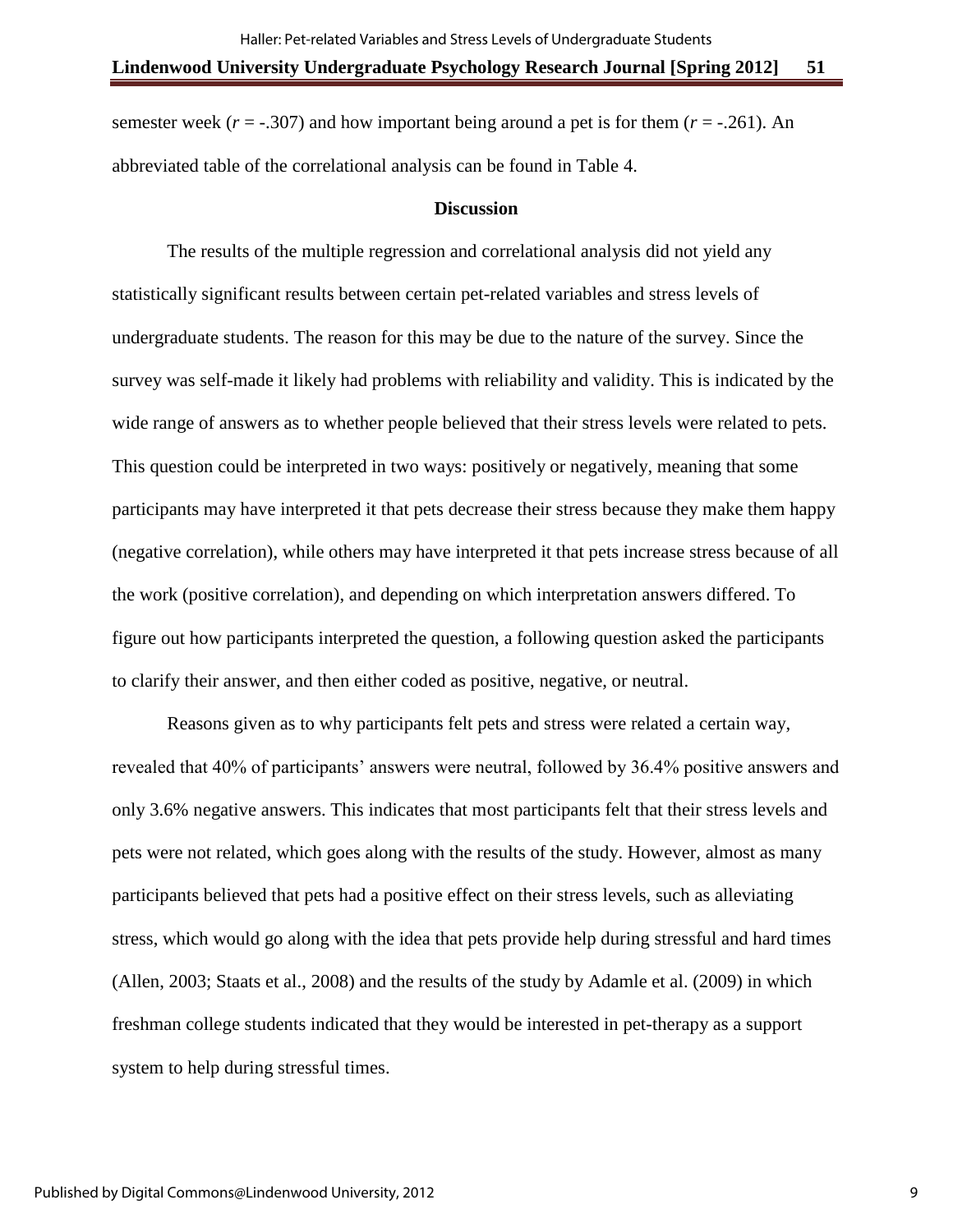Another influence on the results may have been extraneous and confounding variables. An example would be that stress is influenced by many factors, including various factors which cause stress, as well as various causes which alleviate stress. It is not necessarily clear what exactly influences stress at a time, so students may not have been able to report on it correctly. An example would be that, despite the fact that most students answered that they had easy access to pets, it may be of importance to look into where those students come from, as depending on where the student lives he or she might be able to see pets more or less regular. If a student does see his or her pet regularly, because campus is close to home, there may also be other variables, such as being around family, which could influence the stress scores instead of pets alone.

Nevertheless, a majority of the participants indicated that they were fond of pets and that pets were important to them, as well as they would like to be around pets more during a regular semester week. This can be important knowledge as it shows that pets serve as an important part of students' lives, and thus this can be valuable to students, educators, schools, and other people who are interested.

There were several limitations to this study. First, the sample size was relatively small and convenience sampling was used due to time restraints. This influenced the variability within the participants, which can be seen as most participants were freshmen and lived in a dorm on campus. Second, due to lack of resources two of the surveys used were self-made by the researcher. This may cause problems with reliability and validity. Additionally, the researcher noticed after already having given out the pet survey five times that the question on whether the participants thought their pets and stress were related could be interpreted in two ways, so a question to clarify the answer was added; nonetheless, according to the responses from the participants the question was still not clear enough. This could be seen as some participants rated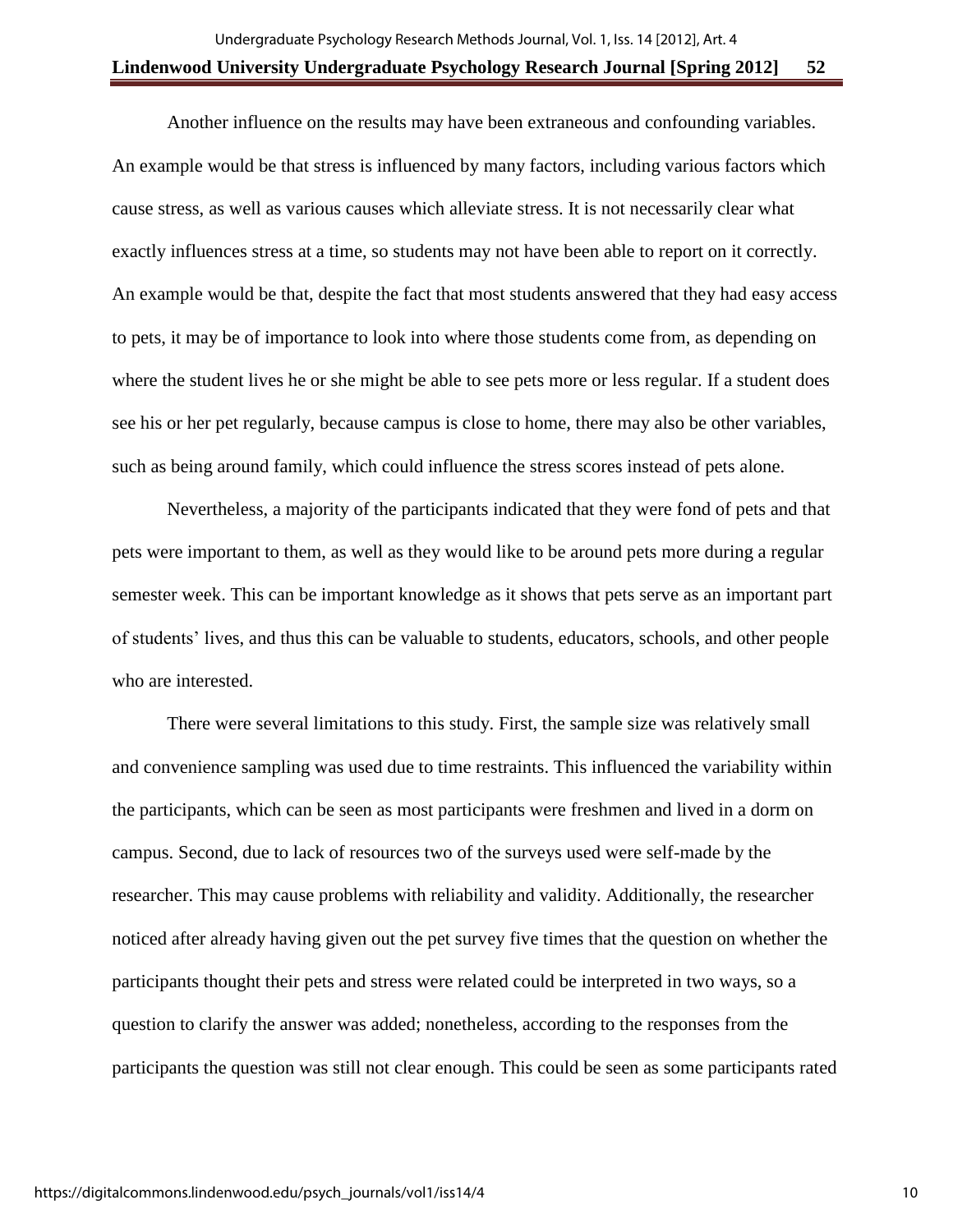that they believed that their stress and pets were not related, but then wrote that pets relieved their stress when asked to clarify their answer. This, obviously, is an issue. In hindsight, some of the other questions should have also been reworded and clarified, as well as some questions should have been added to the pet survey, as well as the demographic survey.

Another limitation was that unfortunately on some copies of the pet survey the Likertscales were moved to the side, meaning that the sometimes part was moved under number five and the very part was moved past the five. The researcher did not notice this until after having given out three of the wrong surveys, however, it still seemed clear which belonged to which as participants did not ask for clarification when taking the survey. The subsequent surveys were fixed.

Future researchers should try and recruit more participants without using convenience sampling in order to add variability. Additionally, researchers should consider recruiting from other populations as well, such as graduate students and faculty. Researchers should also consider finding a professional survey on pet-ownership or another pet-related variable in order to avoid the limitations given by a self-made survey, such as reliability and validity issues. If this is not possible, future researchers should spend more time and detail into creating the survey and use a pilot-study in order to make sure that the questions are clear and yield to answers pertaining to the questions. It may also be helpful to focus on one specific variable and all its detail instead of looking at various variables at once, which may also be helpful in limiting extraneous and confounding variables. Researchers may want to focus on one of the four variables which have yielded a non-significant, but weak negative correlation with the perceived stress scale score in this study, such as pet-fondness, pet-access, and pet-importance. These do indicate that there may be an association between certain pet-related variables and stress levels of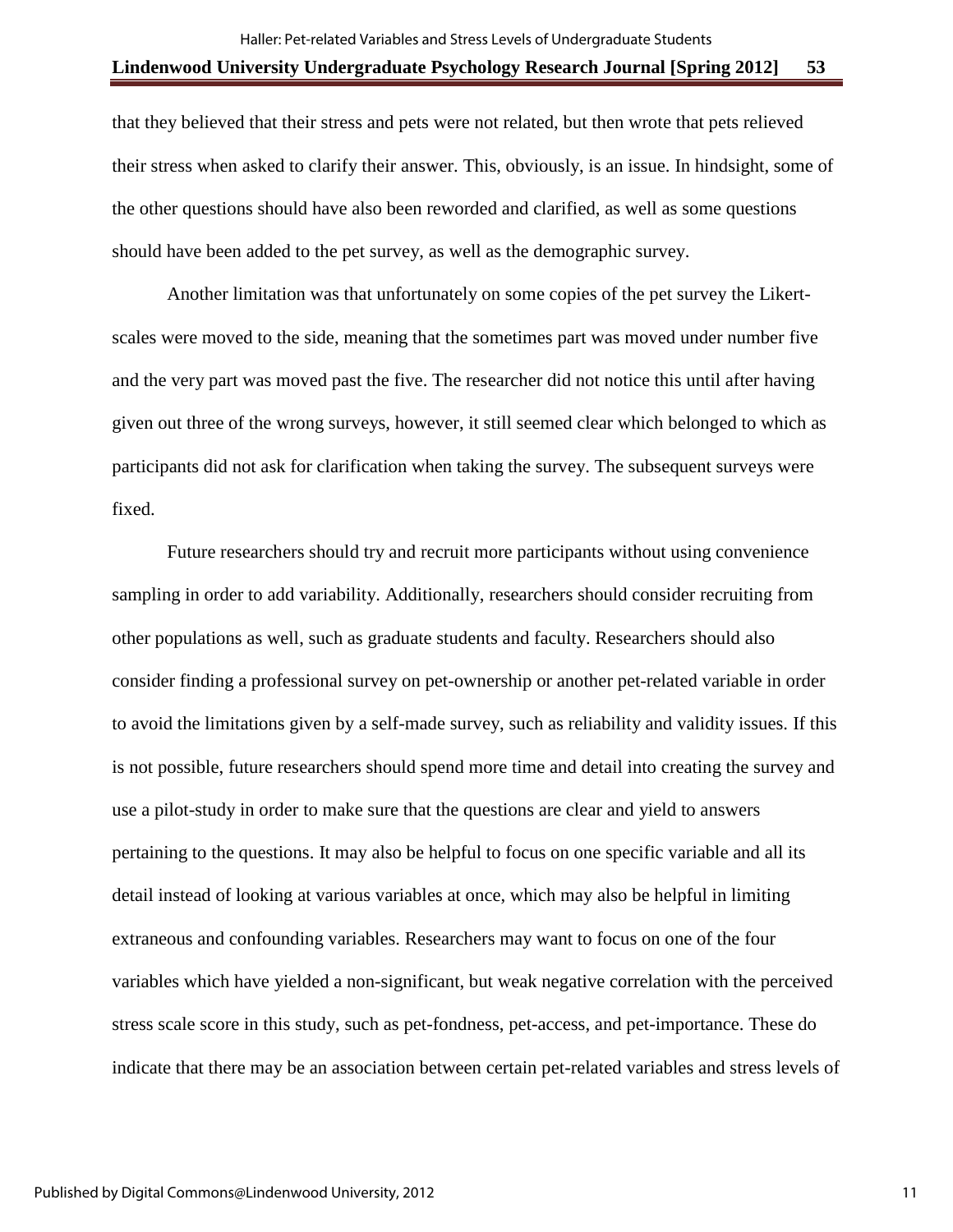undergraduate students which may be important to students, educators, and schools, and which future researchers could find out more about.

## **References**

- Adamle, K.N., Riley, T.A., & Carlson, T. (2009). Evaluating college student interest in pet therapy. *Journal of American College Health, 57*(5), 545-548.
- Allen, K. (2003). Are pets a healthy pleasure? The influence of pets on blood pressure. *Current Directions in Psychological Science, 12*(6), 236-239.
- Cohen, S., & Williamson, G. (1988). *Perceived stress in a probability sample of the United States.* In S. Spacapan & S. Oskamp (Eds.), The social psychology of health: Claremont Symposium on applied social psychology. Newbury Park, CA: Sage.
- Somervill, J.W., Kruglikova, Y.A., Robertson, R.L., Hanson, L.M., & MacLin, O.H. (2008). Physiological responses by college students to a dog or cat: Implications for pet therapy. *North American Journal of Psychology, 10*(3), 519-528.
- Staats, S., Sears, K., & Pierfelice, L. (2006). Teachers' pets and why they have them: An investigation of the human animal bond. *Journal of Applied Social Psychology, 36*(8), 1881-1891.
- Staats, S., Wallace, H., & Anderson, T. (2008). Reasons for companion animal guardianship (pet ownership) from two populations. *Society and Animals, 16*, 279-291.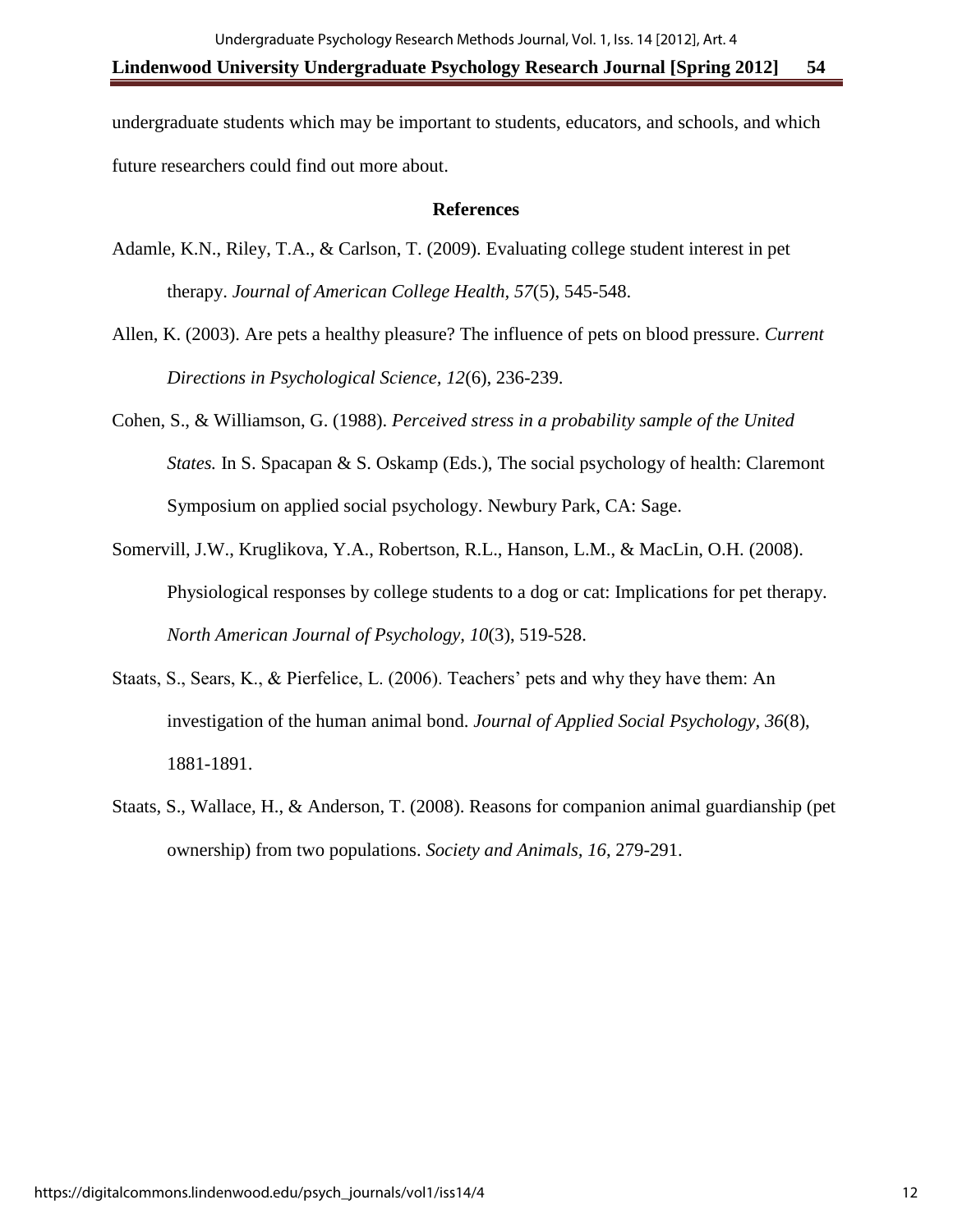

*Figure 1.* Percentages of the ratings given by the participants regarding the question on the pet survey on how fond they are of pets.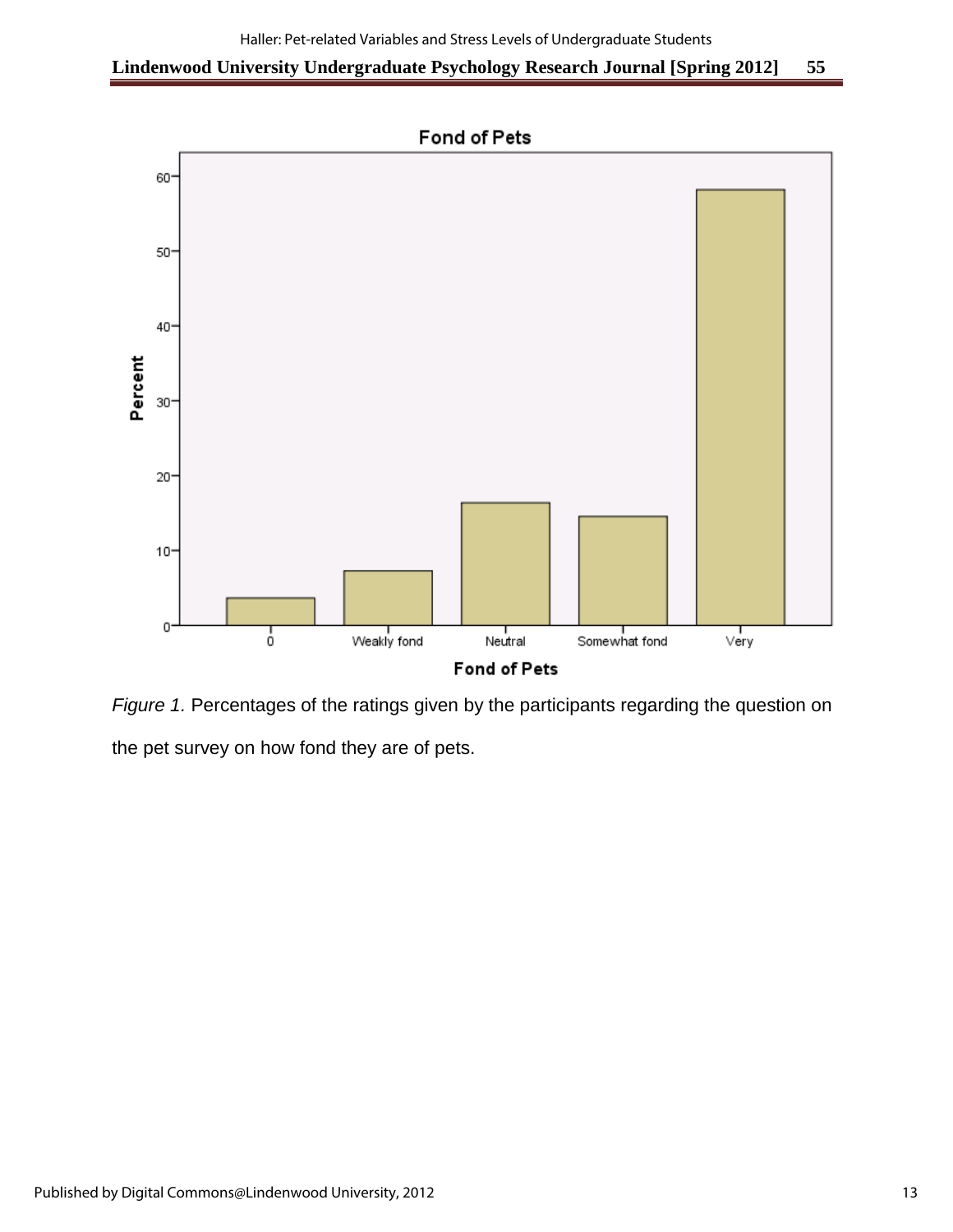

*Figure 2.* Percentages of the ratings given by the participants regarding the question on the pet survey asking about whether pets were important in their life,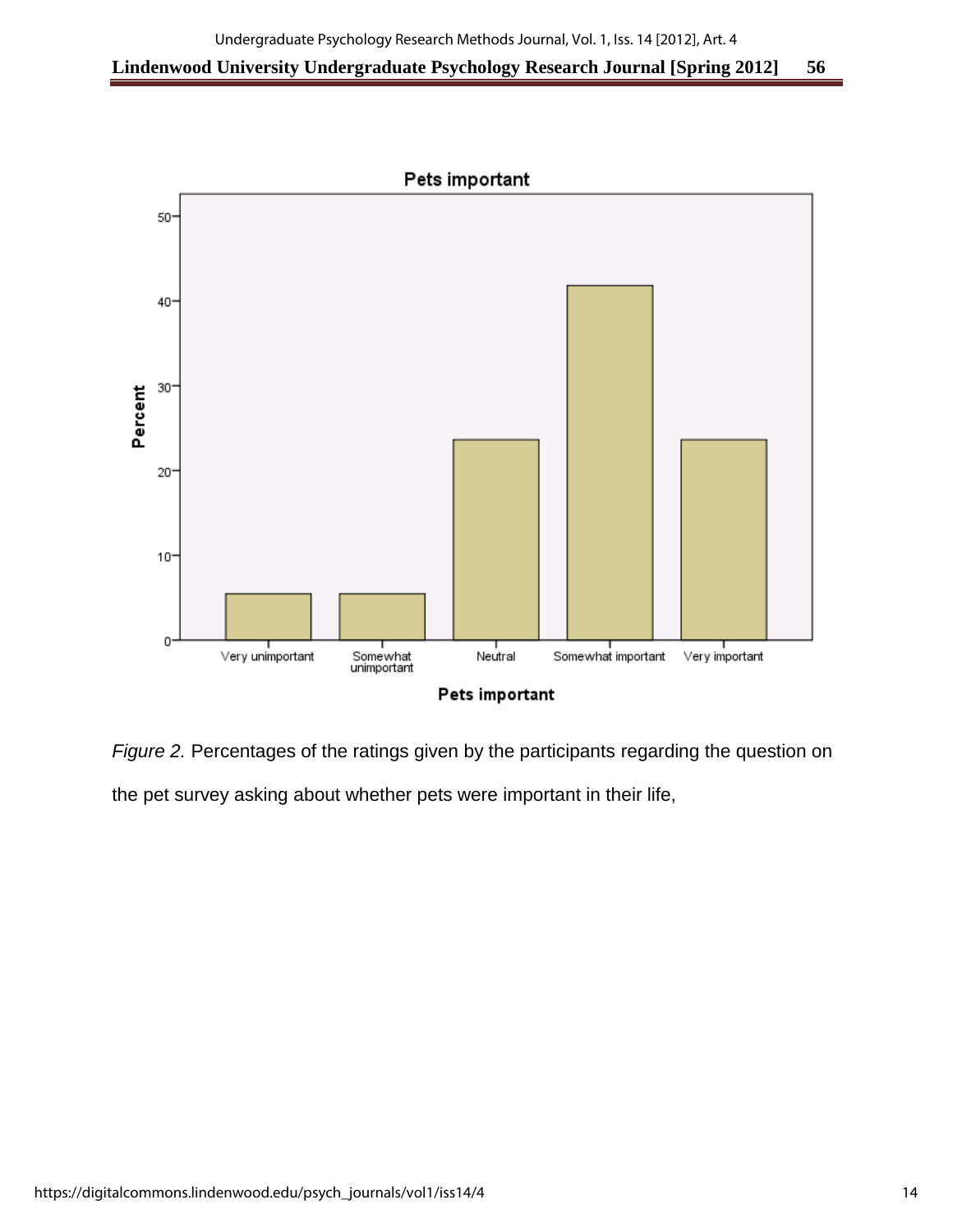

How easily access

*Figure 3.* Percentages of the ratings given by participants regarding the question on the pet survey which asked how easily participants had access to any pet during a regular semester week.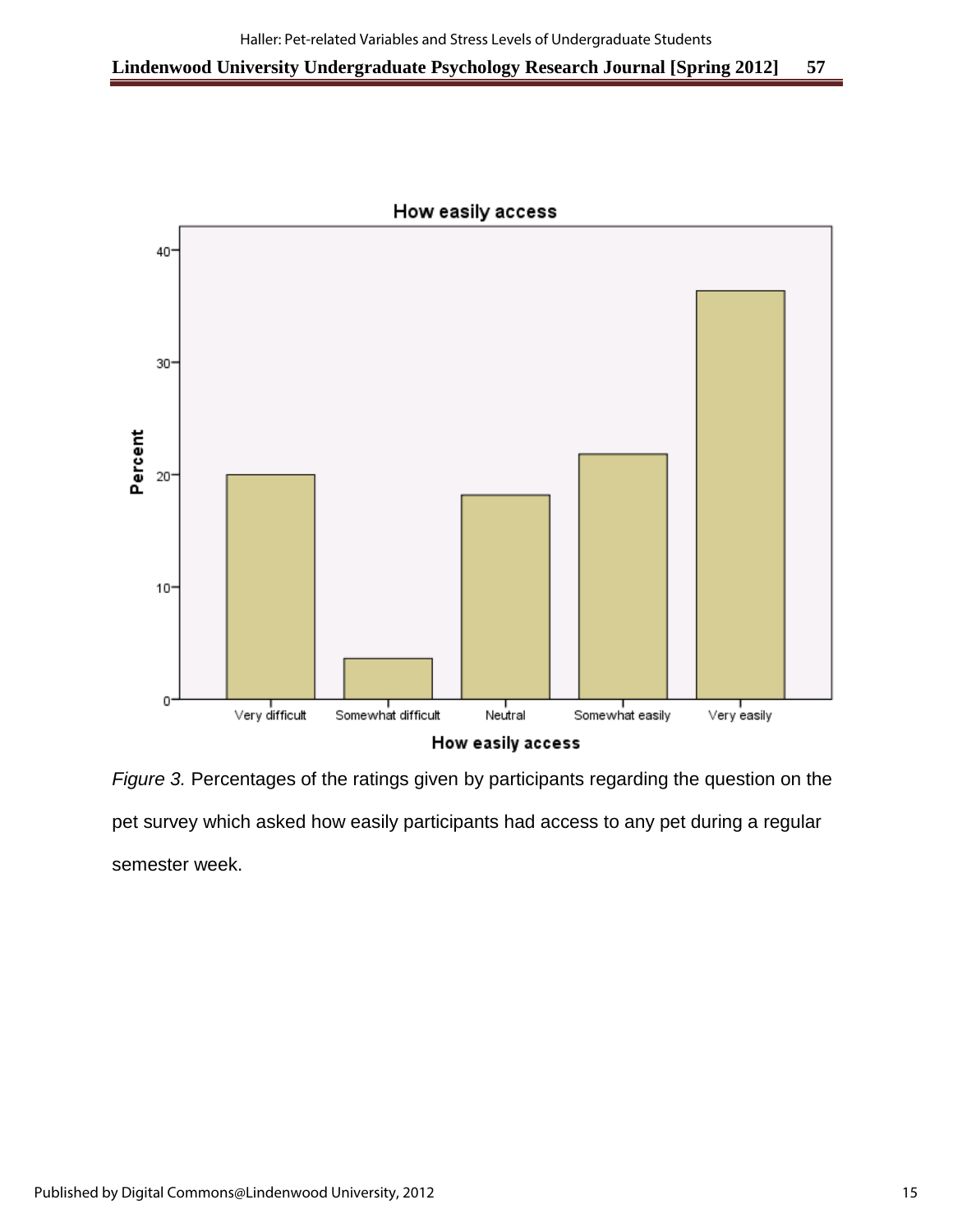

Be around Pets more

*Figure 4.* Percentages of the ratings given by participants regarding the question on the pet survey which asked whether participants would like to be around pets more during a regular semester week.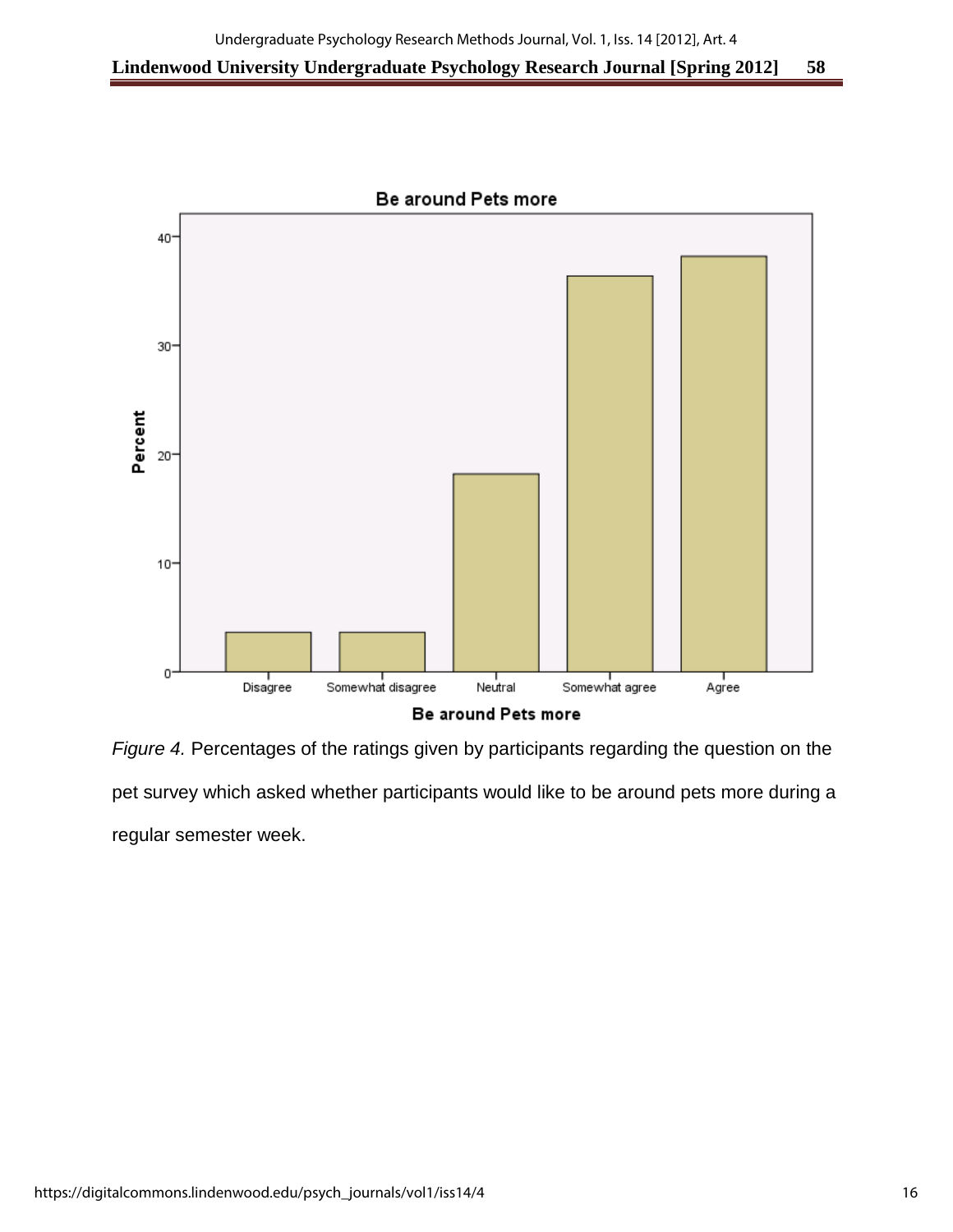

*Figure 5.* Percentages of the ratings given by participants regarding the question on the pet survey asking how strongly the participants think their weekly access to pets is

related to their stress levels.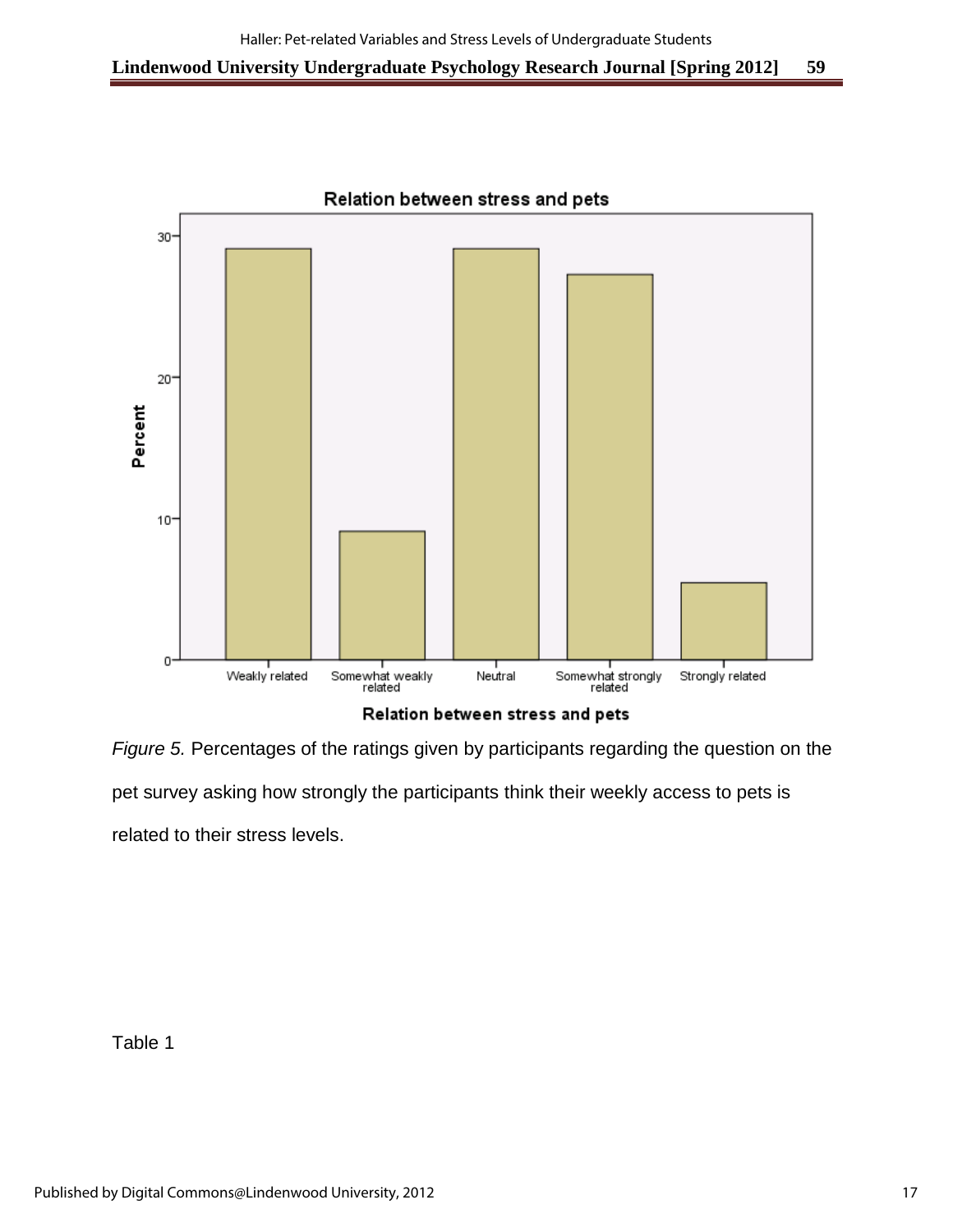*Coded List of Answers Provided to the Question Which Asked the Participants to Clarify their Answer Given in Question 8 of the Pet Survey (Is Being Around a Pet Important to You).* 

*Reason for Q8*

|       |                 | Frequency | Percent | <b>Valid Percent</b> | Cumulative<br>Percent |
|-------|-----------------|-----------|---------|----------------------|-----------------------|
|       | <b>Positive</b> | 36        | 65.5    | 65.5                 | 65.5                  |
| Valid | Negative        | 4         | 7.3     | 7.3                  | 72.7                  |
|       | <b>Neutral</b>  | 15        | 27.3    | 27.3                 | 100.0                 |
|       | Total           | 55        | 100.0   | 100.0                |                       |

*Note:* Q8 = Question 8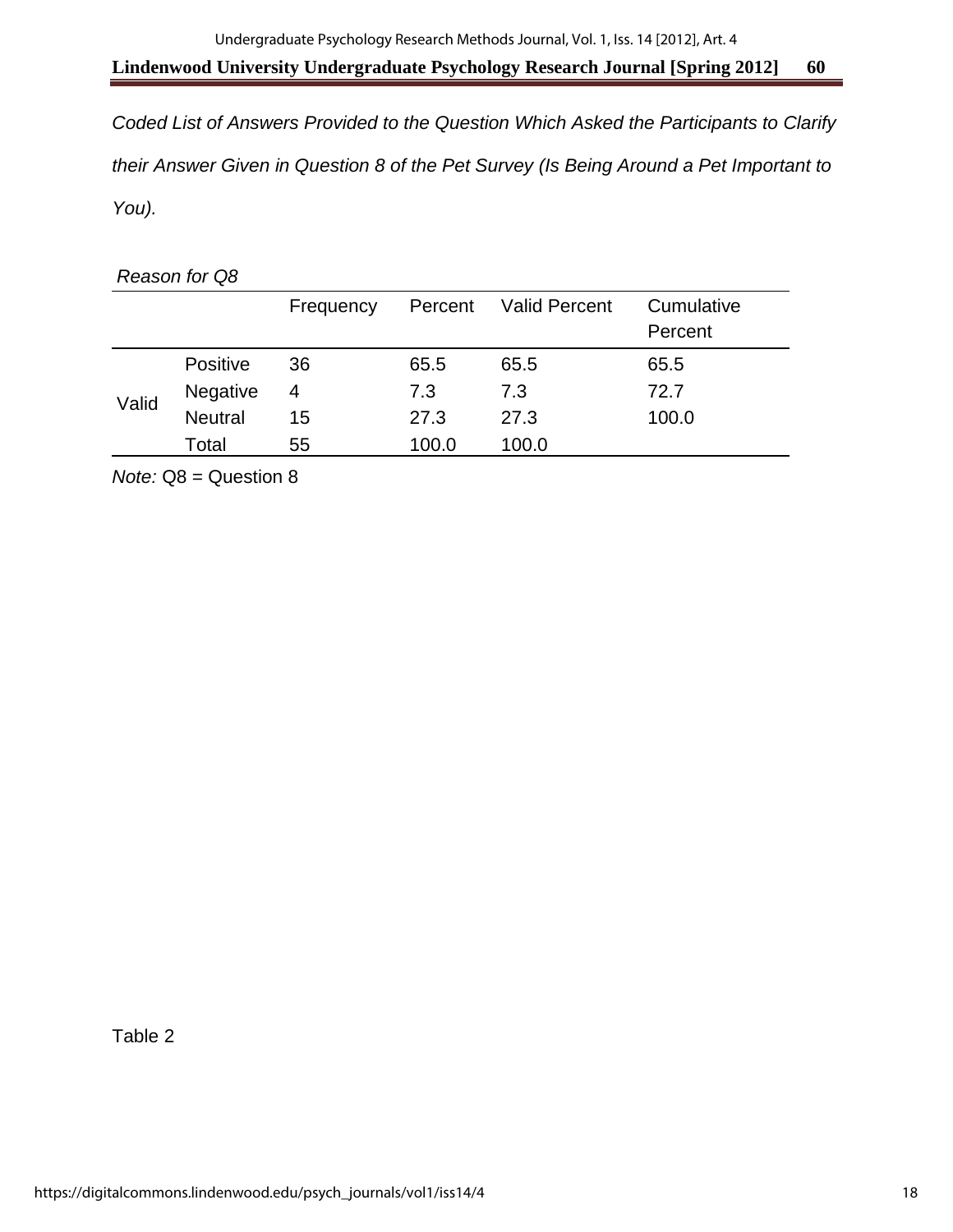*Numbers of Times and Percentages of How Many Times Participants Reported to Be around a Pet During a Regular Semester Week.* 

|       |                  | Frequency      | Percent | <b>Valid Percent</b> | Cumulative |
|-------|------------------|----------------|---------|----------------------|------------|
|       |                  |                |         |                      | Percent    |
|       | 0.               | 11             | 20.0    | 21.2                 | 21.2       |
|       | $.5\,$           | 1              | 1.8     | 1.9                  | 23.1       |
|       | 1.0              | 11             | 20.0    | 21.2                 | 44.2       |
|       | 1.5              | 3              | 5.5     | 5.8                  | 50.0       |
|       | 2.0              | 8              | 14.5    | 15.4                 | 65.4       |
|       | 2.5              | 1              | 1.8     | 1.9                  | 67.3       |
|       | 3.0              | 3              | 5.5     | 5.8                  | 73.1       |
| Valid | 3.5              | $\overline{2}$ | 3.6     | 3.8                  | 76.9       |
|       | 4.0              | 1              | 1.8     | 1.9                  | 78.8       |
|       | 5.0              | 3              | 5.5     | 5.8                  | 84.6       |
|       | 5.5              | 1              | 1.8     | 1.9                  | 86.5       |
|       | 7.0              | 6              | 10.9    | 11.5                 | 98.1       |
|       | 14.0             | 1              | 1.8     | 1.9                  | 100.0      |
|       | Total            | 52             | 94.5    | 100.0                |            |
|       | Missing System 3 |                | 5.5     |                      |            |
| Total |                  | 55             | 100.0   |                      |            |

*How many times around a pet/semester week*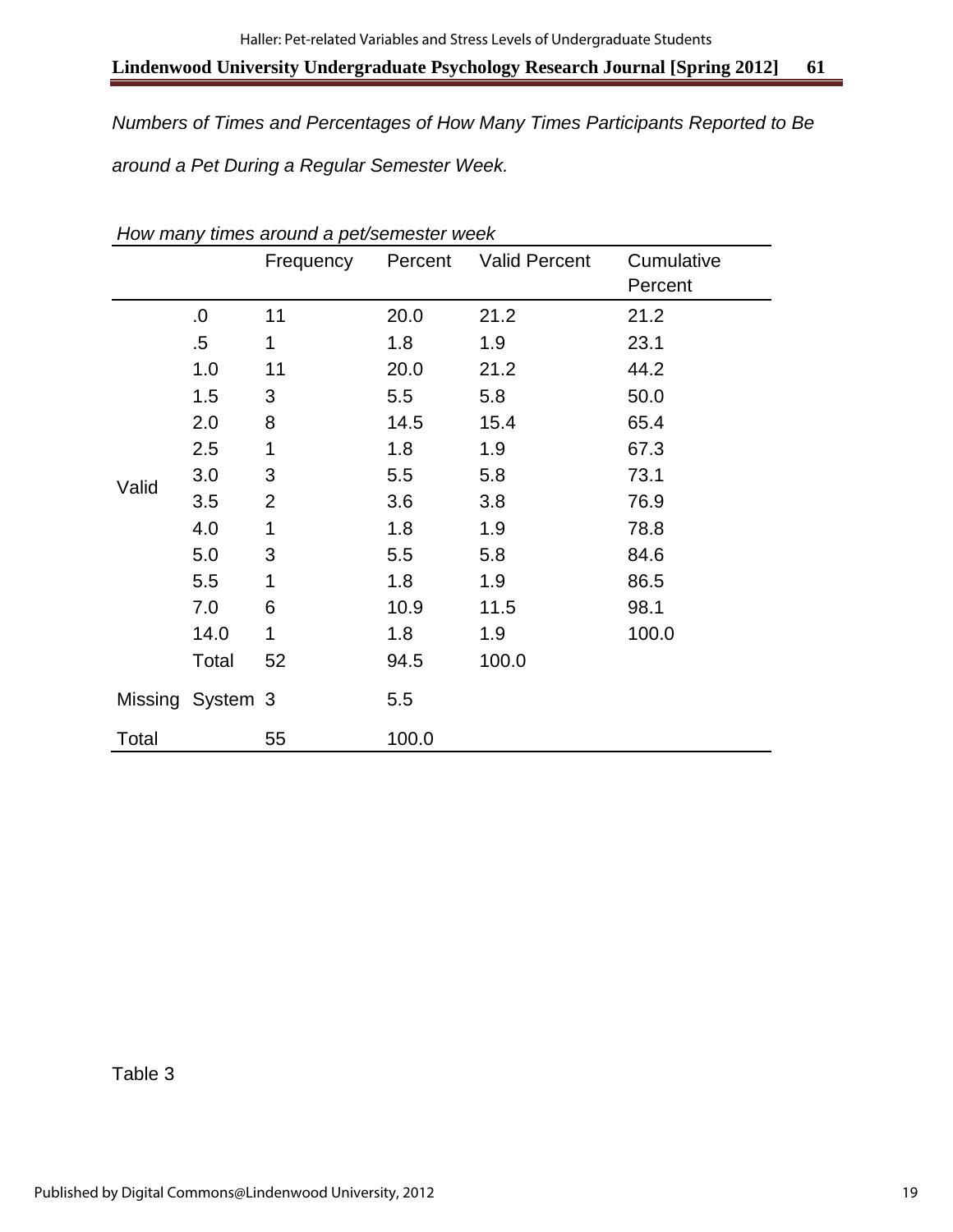*Coded List of Answers Provided to the Question Which Asked the Participants to Clarify their Answer Given in Question 10 of the Pet Survey (How Strongly Do You Think Your Pet-Access and Stress Levels May Be Related).* 

| Reason for Q10 |                 |                |         |                      |                       |  |
|----------------|-----------------|----------------|---------|----------------------|-----------------------|--|
|                |                 | Frequency      | Percent | <b>Valid Percent</b> | Cumulative<br>Percent |  |
|                | <b>Positive</b> | 20             | 36.4    | 45.5                 | 45.5                  |  |
| Valid          | <b>Negative</b> | $\overline{2}$ | 3.6     | 4.5                  | 50.0                  |  |
|                | <b>Neutral</b>  | 22             | 40.0    | 50.0                 | 100.0                 |  |
|                | Total           | 44             | 80.0    | 100.0                |                       |  |
| Missing        | System          | 11             | 20.0    |                      |                       |  |
| Total          |                 | 55             | 100.0   |                      |                       |  |

*Note:* Q10 = Question 10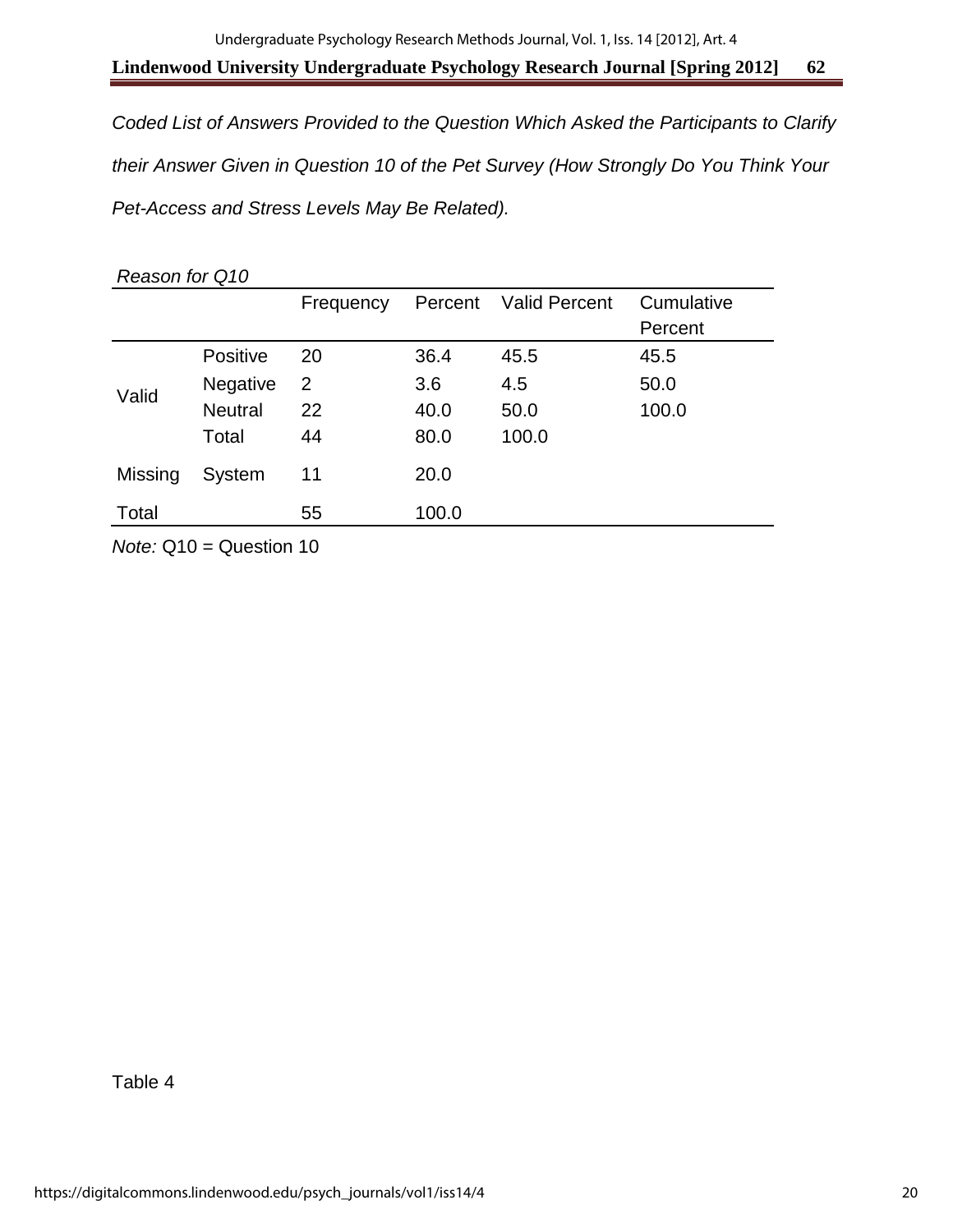*Abbreviated Table of the Results of the Correlational Analysis between Stress Scale Scores and Various Variables of the Pet Survey and the Class Status.* 

| Correlations |                                 |                                    |                       |                                              |         |                                               |            |                        |                         |                            |
|--------------|---------------------------------|------------------------------------|-----------------------|----------------------------------------------|---------|-----------------------------------------------|------------|------------------------|-------------------------|----------------------------|
|              |                                 | Scores from<br>the Stress<br>Scale | of the<br>Participant | Class Status Fond of Pets Own a Pet How many |         | times around a access<br>pet/semester<br>week | How easily | Be around<br>Pets more | Pets important Relation | between stress<br>and pets |
|              | Scores from the<br>Stress Scale | 1.000                              | .011                  | $-247$                                       | $-.007$ | $-.007$                                       | $-235$     | $-307$                 | $-261$                  | .052                       |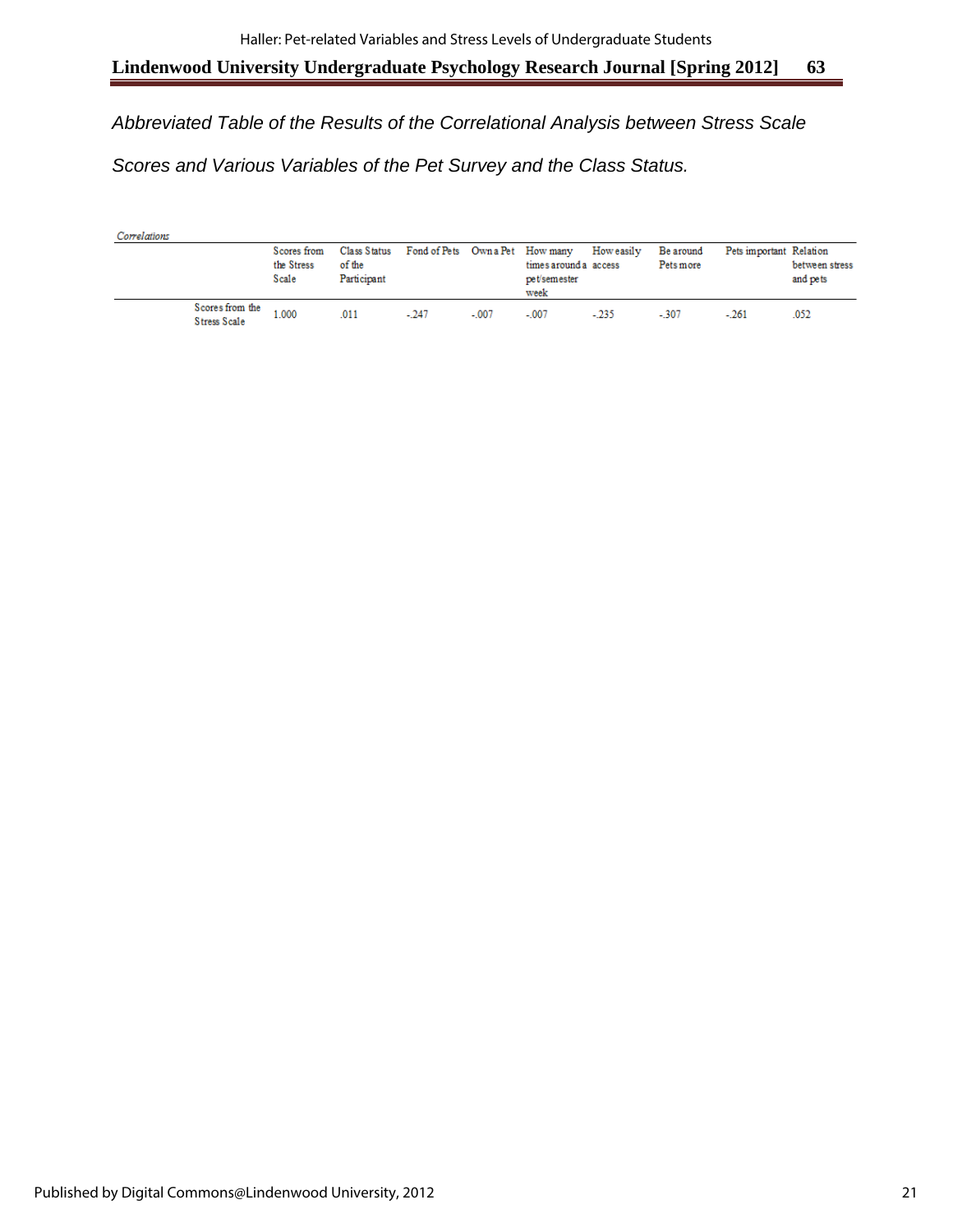## **Appendix A**

## **Demographic Survey**

Please fill out the following questions to the best of your ability by either filling in the blank or circling the applicable answer. If you are unable to answer a question or do not want to answer a question feel free to skip any item that you wish.

1) How old are you?

\_\_\_\_\_\_\_ years

2) What sex are you?

MALE FEMALE

3) What is your class status?

FRESHMAN SOPHOMORE JUNIOR SENIOR OTHER, please specify:

4) Where do you live?

ON CAMPUS (Dorms) OFF CAMPUS (Housing) OFF CAMPUS (Other)

5) Which country are you from?/If from the U.S., which state?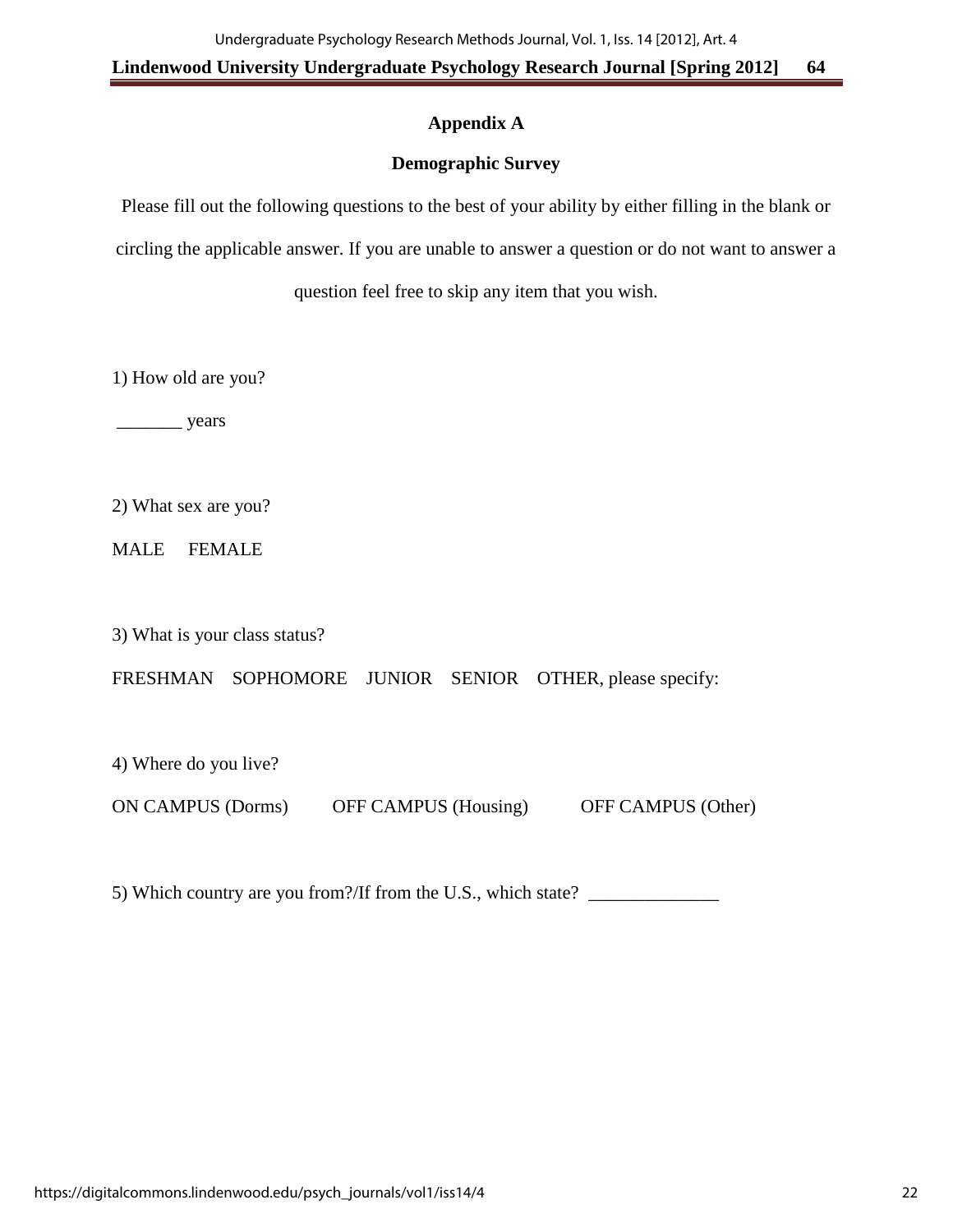# **Appendix B**

# **Pet Survey**

Please fill out the following questions to the best of your ability by either filling in the blank or circling the applicable answer. If you are unable to answer a question or do not want to answer a question feel free to skip any item that you wish.

1) How fond are you of pets?

| Not at all | Weakly | Neutral | Somewhat | Very |
|------------|--------|---------|----------|------|
| Fond       | Fond   |         | Fond     | Fond |

2) Of all possible pets which is your favorite? (you do not have to own it).

3) Do you own a pet or pets? If no, skip to question 5). YES NO

4) List the type of pets you own and how many of each of these types you own (e.g. 2 cats, 1 dog).

5) Approximately how many times are you around any pet (your own or somebody else's) during a regular semester week? \_\_\_\_\_\_\_\_\_\_\_\_\_\_\_\_\_\_times/week.

6) How easily can you have access to any pet (your own or somebody else's) during a regular semester week?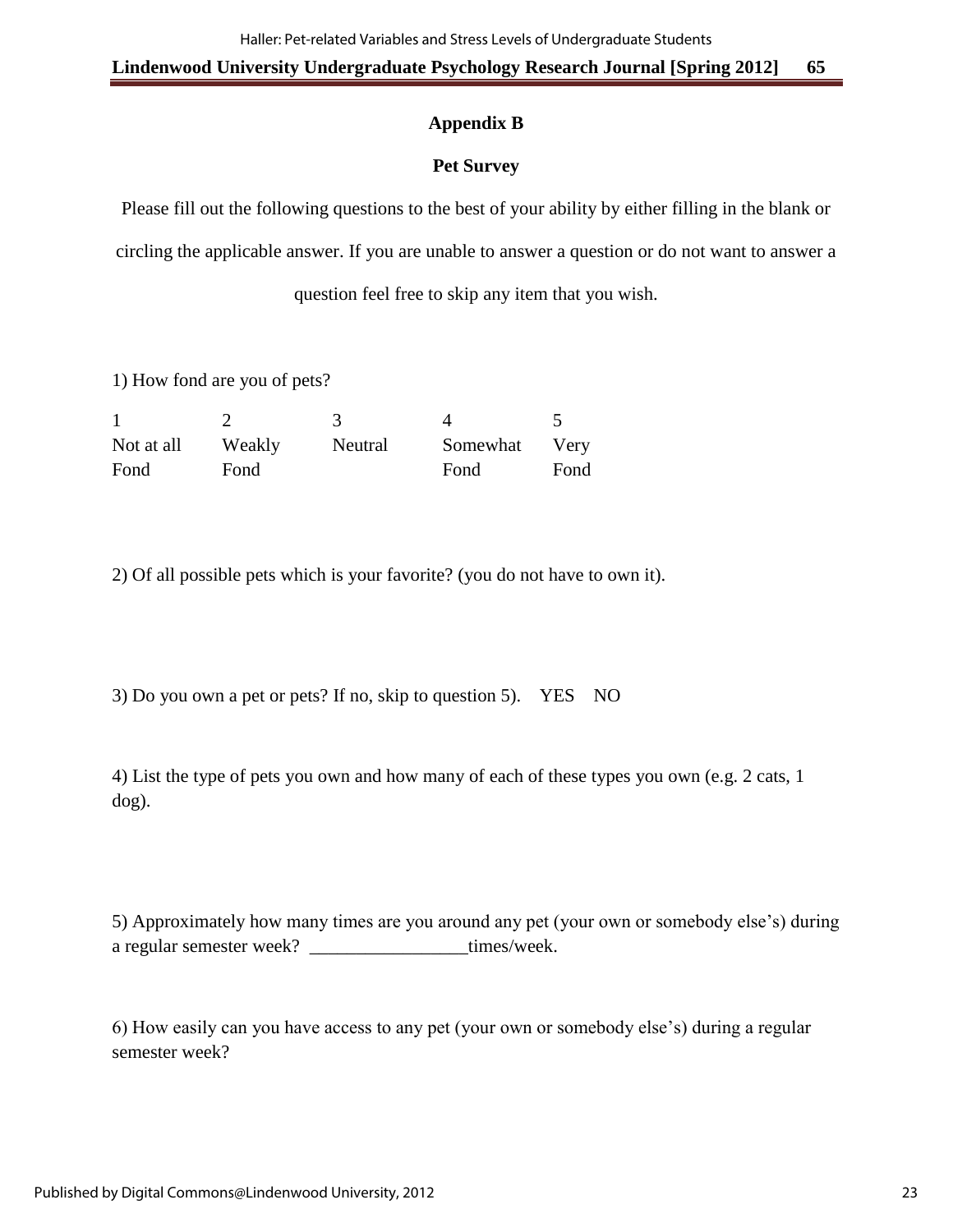### Undergraduate Psychology Research Methods Journal, Vol. 1, Iss. 14 [2012], Art. 4

# **Lindenwood University Undergraduate Psychology Research Journal [Spring 2012] 66**

| Very      | Somewhat  | Neutral | Somewhat | Very   |
|-----------|-----------|---------|----------|--------|
| Difficult | Difficult |         | Easily   | Easily |

7) Considering my answer in question 5) I would like to be around pets more during a regular semester week.

| Disagree | Somewhat | Neutral | Somewhat | Agree |
|----------|----------|---------|----------|-------|
|          | Disagree |         | Agree    |       |

8) How important is being around a pet for you?

| Very                    | Somewhat Neutral | Somewhat Very       |  |
|-------------------------|------------------|---------------------|--|
| unimportant unimportant |                  | important important |  |

9) Provide reason for your response in 8):

10) How strongly do you think your weekly access to pets may be related to your stress levels?

| Weakly  | Somewhat | Neutral | Somewhat | Strongly |
|---------|----------|---------|----------|----------|
| Related | Weakly   |         | Strongly | Related  |
|         | Related  |         | Related  |          |

11) Provide reason for your response in 10):